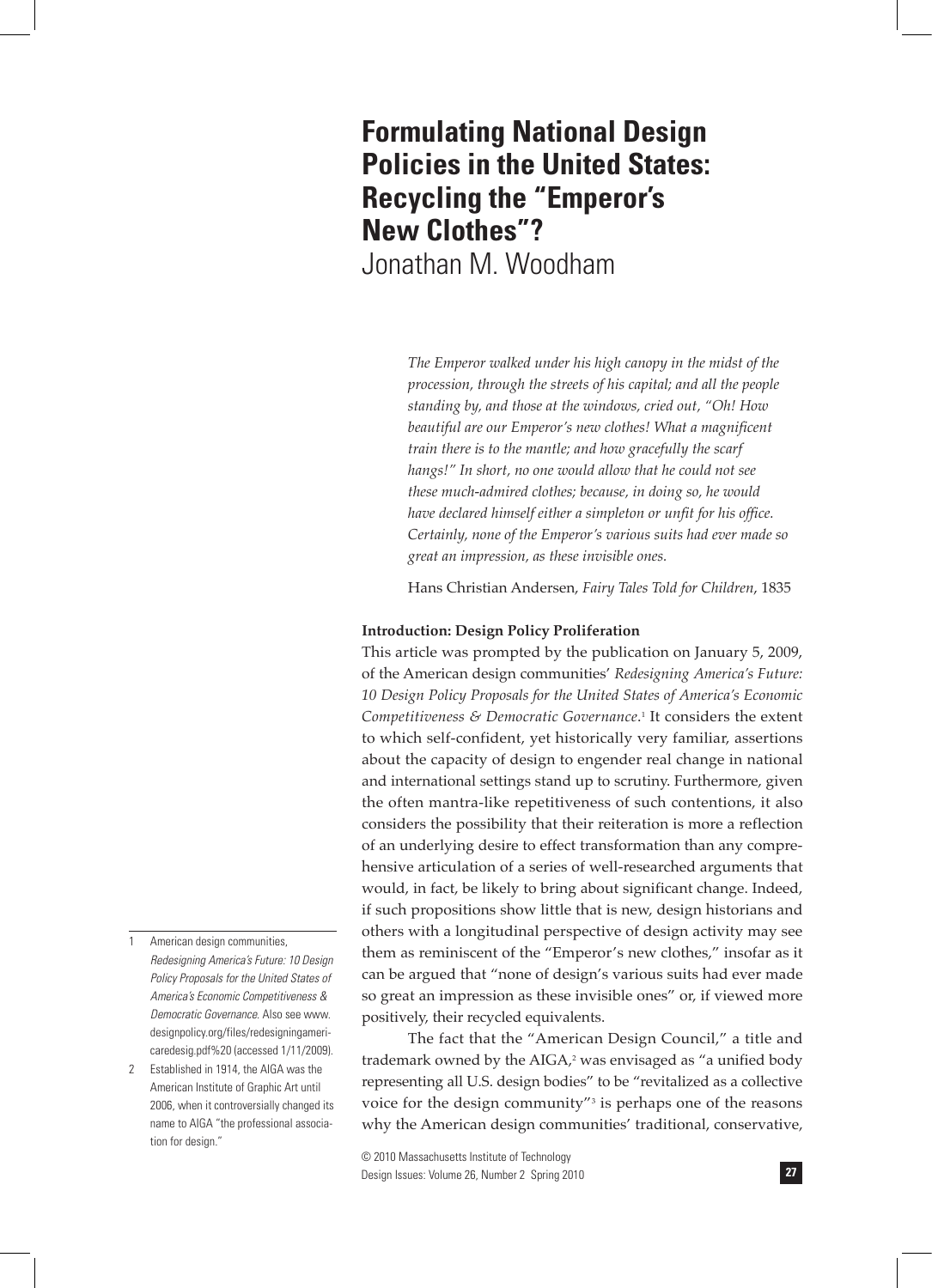and innocuous proposals are largely framed in twentieth-century thinking and emphasize the priorities of the design profession rather than those of society as a whole. In fact, at the original National Design Policy Summit in Washington, DC, on November 11–12, 2008, the "Ten Principles of Design's Necessity" that were used to frame discussions were thirty-five years old, echoing down the decades from the First Federal Design Assembly of 1973. They reappeared in the January 5, 2009, report on *Redesigning America's Future: 10 Design Policy Proposals* and again in the more action-based *Report of the U.S. National Design Policy Summit* issued on January 19, 2009. Although both 2009 documents acknowledge the significance of the environment and citizen-centered design, they lack the bite of those created by many external international design organizations that are more fully engaged with the needs of the new millennium. The key participants responsible for drafting the policy proposals at the U.S. Summit included seven representatives from design professional organizations, four representatives of design and design education accreditation bodies, and four representatives from U.S. federal agencies—a questionable cross-section for devising a design policy reflecting the aspirations of society as a whole. If they had not already been documented in their original publication for the Summit of November 2008, there would be no clear indicator that the U.S. policy proposals are in any way mediated by an in-depth knowledge of prevailing design strategies and practices elsewhere in the world.

A rash of national design policies has spread across the world in the first decade of the twenty-first century. In New Zealand the government's Design Taskforce issued *Success by Design: A Report and Strategic Plan*<sup>4</sup> (2003); the Singapore government established in the same year the DesignSingapore Council as its national agency for the promotion and development of design, and the Indian government formally adopted a radical National Design Policy in 2007. In fact, numerous countries have developed national design agendas even across the centuries, some characterized, for example, by the visual and material power of the architecture and design of the Roman Empire, the British Empire, Fascist Italy, or Third Reich Germany. Other manifestations include the establishment of the French Royal Manufactories of the Gobelins (tapestry and furniture) and of Sèvres (pottery) under Louis XIV and Louis XV respectively, the founding of an extensive national art and design school network throughout Victorian Britain, following the Parliamentary *Report from the Select*  Committee on Arts and Manufactures (1835),<sup>5</sup> and the proliferation of national design promotion bodies in the decades following the Second World War, including those in Britain, in Canada, in Germany, and in South Korea. More recently Taiwan, Malaysia, Indonesia, Brazil, the Czech Republic, China, Thailand, Finland, and other countries have developed their own national design agendas

- 3 Press release: "Designers Explore U.S. National Design Policy," *Designer Today*, 12/1/2008.
- 4 *Success by Design: A Report and Strategic Plan*, (Wellington: New Zealand Design Taskforce, May 2003).
- 5 *Report from the Select Committee on Arts and Manufactures* (1835): *together the minutes of evidence, and appendix* (London: HMSO), 1835. See also the *Report from the Select Committee on Arts and their connexion* [sic] *with Manufacturers: with the minutes of evidence, and appendix* (London: HMSO, 1836).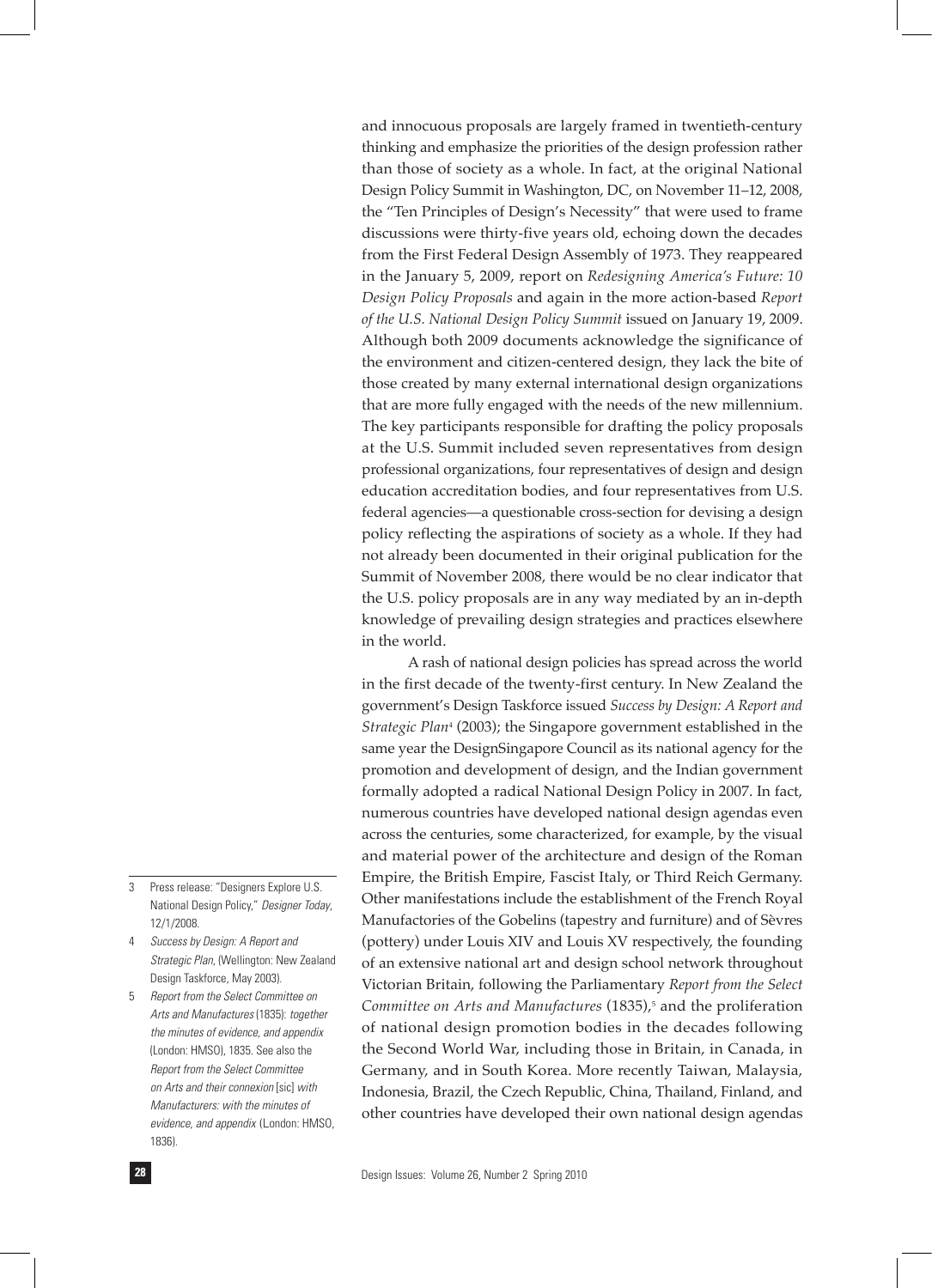and design promotional organizations. (For more complete details, see the Appendix: Selected Twentieth and Twenty-First Century National and International Design Initiatives.)

# **Changing Priorities, National Agendas, and** *Redesigning America's Future*

Design priorities can shift quite radically in a comparatively short period of time, as can be seen in the contrast between the landmark Indian government-commissioned *Eames Report* (1958, also known as the *India Report*) and the 2007 Indian National Design policy. The former was constructed around possible ways of developing a modern industrial economy while respecting the sub-continent's rich heritage of handicraft traditions and "those values and qualities that Indians hold important to a good life," while the ambitions of the latter foregrounded "global positioning and branding of Indian designs and making *Designed in India* a by-word for quality and utility in conjunction with *Made in India* and *Served from India*."

Among other countries that have experienced considerable adjustments during the past half-century is Japan. Her national design policies have changed significantly, moving from the economically focused policies of the Ministry of International Trade and Industry (MITI), established in 1951, to the Japan Industrial Design Organization (JIDPO), established in 1969<sub>°</sub> and the global acceptance of Japanese design as sophisticated, innovative, and exciting. A more consumer-oriented plan is seen in the 2007 *Kansei Initiative—from "Manufacturing" to "Storytelling*.*"* "Kansei," a three-year plan, seeks to engage with everyday consumers using a sophisticated understanding of a "high-order function of the brain, including inspiration, intuition, pleasure and pain, taste, curiosity, aesthetics, emotion, sensitivity, attachment, and creativity;" from this perspective the plan seeks to build emotional ties between consumers and manufactured goods.8 The Japanese Ministry of Economy, Trade and Industry (METI), the successor to the Policy Office for Design at the MITI, established in 2001, was responsible for its promotion.

One country that has never had a consistent national design policy on a broad front has been the United States. The publication of the American design communities' *Redesigning America's Future: 10*  D*esign Policy Proposals,*9 on January 5, 2009, is one of many American federal design promotion documents produced over a period of four decades. During the past 150 years, such documents and manifestos often have emerged around the world in moments of deep economic uncertainty. Thus, in the wake of the global financial collapse of 2008 and the final months of the George W. Bush administration, *Redesigning America's Future* takes its place as a distant relative of the British Parliamentary *Report from the Select Committee on Arts and Manufactures* (1836),<sup>10</sup> where improved standards of design were seen as a panacea to declining export markets. Nonetheless, it is surprising that, given many of the most pressing concerns facing

- 6 This resulted from a proposal made by the Design Promotion Council of the Ministry of International Trade and Industry (MITI).
- 7 *"KANSEI" Initiative–Suggestion of the fourth value axis* (Ministry of Economy, Trade, and Industry, Japan, May 2007).
- 8 For a fuller discussion of such ideas, see Jonathan Chapman, *Emotionally Durable Design: Objects, Experiences, and Empathy*, (London: Earthscan, 2005).
- 9 American design communities, *Redesigning America's Future: 10 Design Policy Proposals for the United States of America's Economic Competitiveness & Democratic Governance*, 2009.
- 10 *Report from the Select Committee on Arts and Manufactures: together the minutes of evidence, and appendix* (London: HMSO, 1835). See also the *Report from the Select Committee on Arts and their connexion* [sic] *with Manufacturers: with the minutes of evidence, and appendix* (London: HMSO, 1836). There was growing concern in the years following the defeat of the French at the Battle of Waterloo in 1815 that although Britain had held a prominent position in terms of its ability to massproduce a wide variety of goods, it did not compete in terms of design quality or aesthetic appeal. The parliamentary inquiries resulted in the implementation of a national art and design education system, as indicated.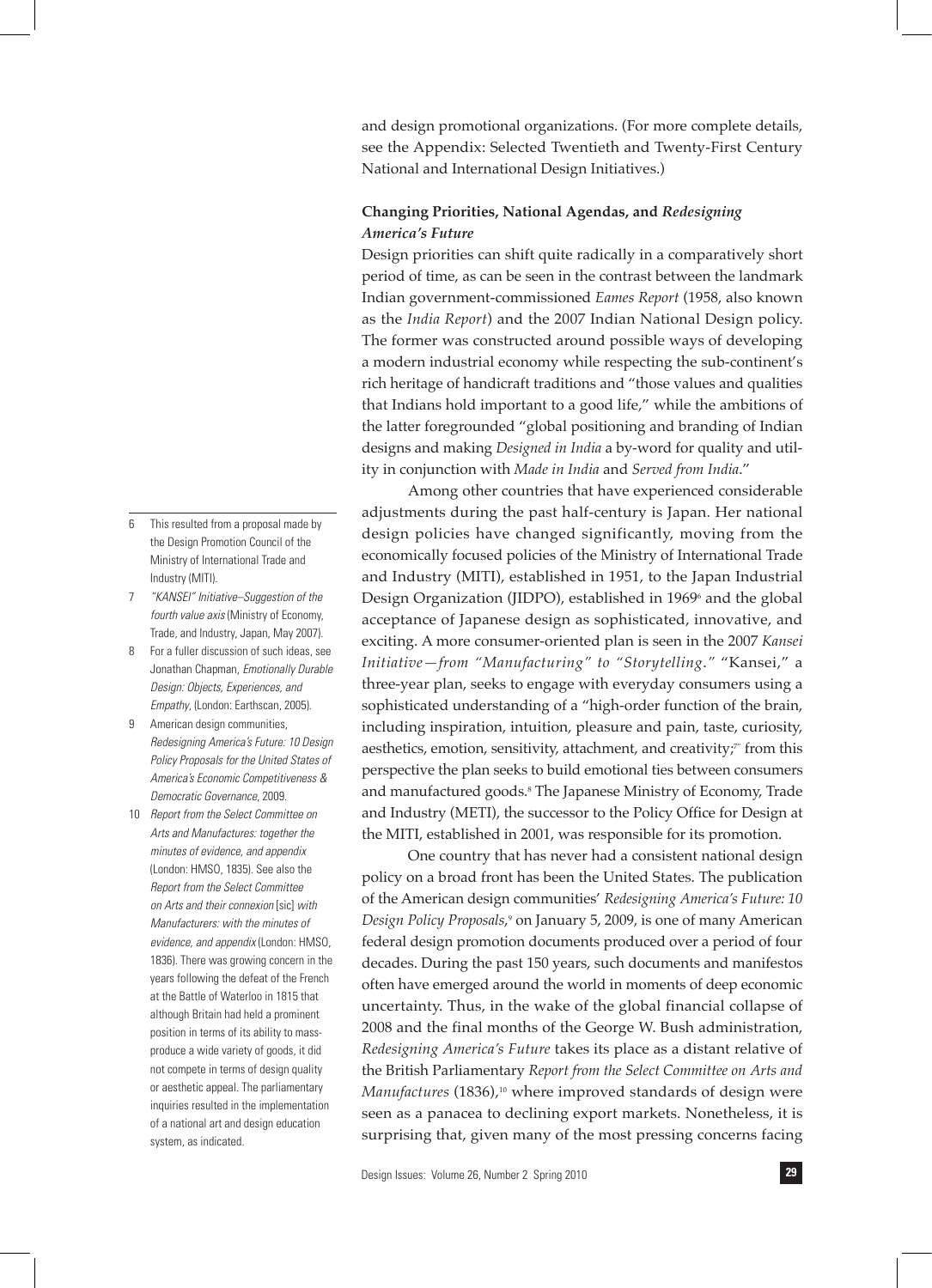the world today and despite the American design communities' advocacy of setting a target of 2030 for carbon-neutral buildings (in the third of its ten proposals), the word "sustainability" is mentioned only twice in the text, while use of the term "climate" is relegated to a single appearance in the endnotes.<sup>11</sup> In this respect the document follows the pattern of the rather more sophisticated *Good Design Plan: National design strategy and Design Council delivery plan 2008–11*, 12 a 2008 British plan. Sir Michael Bichard, Chair of the Design Council (2008–), maintains in his foreword that:

> Solutions frequently seem elusive or at odds with each other. For example, addressing the business challenges of intensified global competition must be reconciled with pressure on natural resources and the threat of climate change. Equally, the universal provision of essential services, such as healthcare, must take account of an aging population, rising levels of chronic disease, and limited resources.

However, such apparent radicalism flattered to deceive when it came to the detailed delivery plan itself: "Climate," "natural resources," and "aging" were never mentioned again, and "healthcare" only twice.

An earlier report published by the UK Treasury and to which significant reference is made in *Redesigning America's Future* is the 2005 *Cox Review of Creativity in Business: Building on the UK's Strengths*. 13 In it Sir George Cox (Sir Michael Bichard's immediate predecessor as Design Council Chair) wrote of the emergence of the economies of the BRIC countries (Brazil, Russia, India, and China) and their significant rates of production increase, drawing attention to the heightened importance of investing in design as a means of being able to compete in the perceived economic new world order three decades hence. In 2009, only four years after the Cox Review, these BRIC countries already account for more than thirty-five percent of the world's economic growth and have been investing heavily in design programs of their own. As mentioned earlier, the Indian government had confirmed its ambitious national design policy in 2007, with an increase in the number of trained designers by 5,000–6,000 per annum as an essential platform for the future. Meanwhile, China plans to develop its creative industries by twenty percent per year, making a huge investment in design education, which is represented by more than 400 design schools.

It was in this context of international activity that the somewhat self-enclosed and self-referential American design communities' *Redesigning America's Future* (2009) was published.

# **The NEA and the Federal Design Improvement Program: Through the Years14**

As has been indicated already, the 2008–2009 Federal Design initiatives had a considerable period of germination. In the early 1970s

- 11 However, in the *Report of the U.S. National Design Policy Summit, January 19, 2009,* global and environmental considerations were given greater consideration.
- 12 Design Council, *The Good Design Plan: National Design Strategy and Design Council Delivery Plan 2008–11* (London: Design Council, 2008).
- 13 *Cox Review of Creativity in Business: Building on the UK's Strengths* (London: HMSO, 2005).
- 14 For a concise history of early NEA initiatives for Federal Design Improvement. see "Setting the Standard: The NEA Initiates the Federal Design Improvement Program," *Highlights in NEA History* at http://www.nea.gov/about/40th/archive. html.
- 15 National Endowment for the Arts, *First Federal Design Assembly Report*, (Cambridge, MA: MIT Press, 1978).
- 16 The Assembly cost approximately \$100,000 to stage, including the accompanying book, film, and exhibition.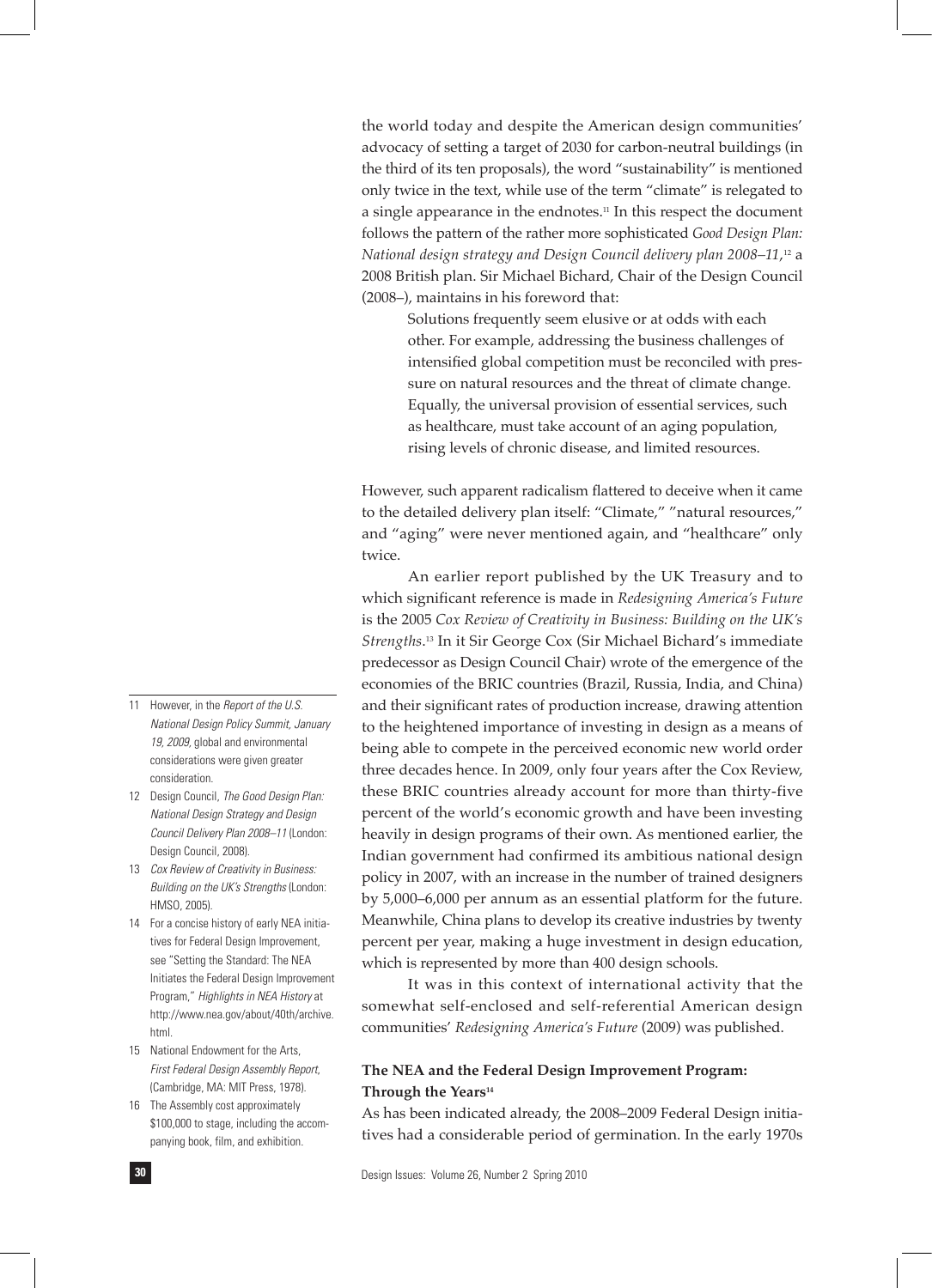- 17 Ralph Caplan et al., *The Design Necessity: A Casebook of Federally Initiated Projects,* (Cambridge, MA: The MIT Press, 1973); Guest editors Lois Craig, John Massey, Harry Weese et al., "Design and Architecture for the Federal Government," *Design Quarterly*  Special Edition 94/95 (1976); Mildred S. Friedman, *Federal Regional Design Assembly, Western States,* (Walker Art Center, Minneapolis, c.1975); and National Endowment for the Arts, *Federal Design Matters: An Exchange of Information and Ideas Related to Federal Design,* Issue 15 (August 1978) featuring guidelines for rating and hiring designers. This was discussed the following month at the Federal Design Assembly's Washington meeting on the theme of "The Agency Team."
- 18 Philip B. Meggs and Alston W. Purvis, *Meggs' History of Graphic Design*, 4th ed. (New Jersey: John Wiley, 2005). 412–14.
- 19 Resulting from Ad Hoc Committee's recommendations to President Kennedy on Federal Office Space in Washington, DC.
- 20 Lois A. Craig, *The Federal Presence: Architecture, Politics and Symbols in United States Government Buildings* (Cambridge, MA: MIT Press, 1978). However, after 1977 the Federal Architecture Project was officially inactive.
- 21 The British Council of Industrial Design (COID) had established a design *Stock List* in the late 1940s in the lead-up to the Festival of Britain of 1951. Providing exemplars of well-designed products, it became the Design Index, located in the Council's central London Design Centre. Here, interested parties could consult photographic exemplars of approved "good design" that also contained contact details of the manufacturer, designer, and retailers. In the United States in 1944, the Walker Art Gallery established the Everyday Art Gallery for the exhibition of design, curated by Hilde Reiss, and launched *Everyday Art Quarterly,* the first American journal on design, in 1946 (becoming *Design Quarterly* in 1954).
- 22 *A Proposal for a White House Council on Design: A Strategy to Harness the Power of Design* (National Endowment for the Arts Design Program, June 1994).

the National Endowment for the Arts (NEA), established in 1965, had responded to Richard Nixon's 1971 call to the heads of federal departments and agencies to consider possible ways that the arts might have a role to play in their operation. The following year a Federal Design Improvement Program was instituted, aided by the sponsorship of the Federal Council on the Arts and the Humanities and leading to a series of annual design assemblies charged with brokering relationships between federal agencies and designers. The first of these assemblies was held in Washington, DC, in April 1973.15 More than a thousand designers and federal officials attended the opening of this two-day inaugural Federal Design Assembly (FDA);<sup>16</sup> a more modest 300 attended the second day's workshop sessions on architecture and planning, and on graphic, interior, and industrial design. Further FDAs were held in 1974, 1975, and 1978 and were marked by a series of publications.<sup>17</sup>

One prominent and visible outcome of the Federal Design Improvement initiative was the Federal Graphics Improvement program, which ran from 1972 to 1981 and brought together prominent graphic designers and more than forty-five government agencies (e.g., NASA and the U.S. Postal Service) for a review and overhaul of their graphic design policies. In his brief coverage of this program, graphic design historian Philip Meggs<sup>18</sup> also drew attention to John Massey's prototype federal graphic standard system for the Department of Labor, laid out in the Department's graphic standards manual in 1974. In addition, Vignelli Associates' Unigrid system was developed for the United States National Park Service in 1977, in collaboration with the Park Service Division of Publications, headed by Vincent Gleason. High on the Federal Design Improvement agenda was the Federal Architecture Project, led by the Task Force on Federal Architecture. It also reviewed and developed further a much earlier 1962 report titled *Guiding Principles for Federal Architecture*<sup>19</sup> and put together *The Federal Presence*, 20 a key work on contemporary federal architecture. Also seen as essential to the development of a more effective relationship between federal agencies and the design world was the formulation of a set of guidelines to help commissioning bodies use appropriate design expertise.<sup>21</sup> Such ideas were moved forward with the establishment of an advisory panel, culminating in the General Services Administration's Design Excellence program for federal architecture.

However, between 1981 and 1993 federal design initiatives of consequence were constrained by the politics of Presidents Ronald Reagan and George H. W. Bush and their commitment to the cutting of government expenditure. With the election of Bill Clinton in the 1992 presidential race, the time once more seemed propitious to float the possibility of a federal design program.

**Further Developments in the USA:** *A Proposal for a White House Council on Design***, NEA Design Program, June 199422**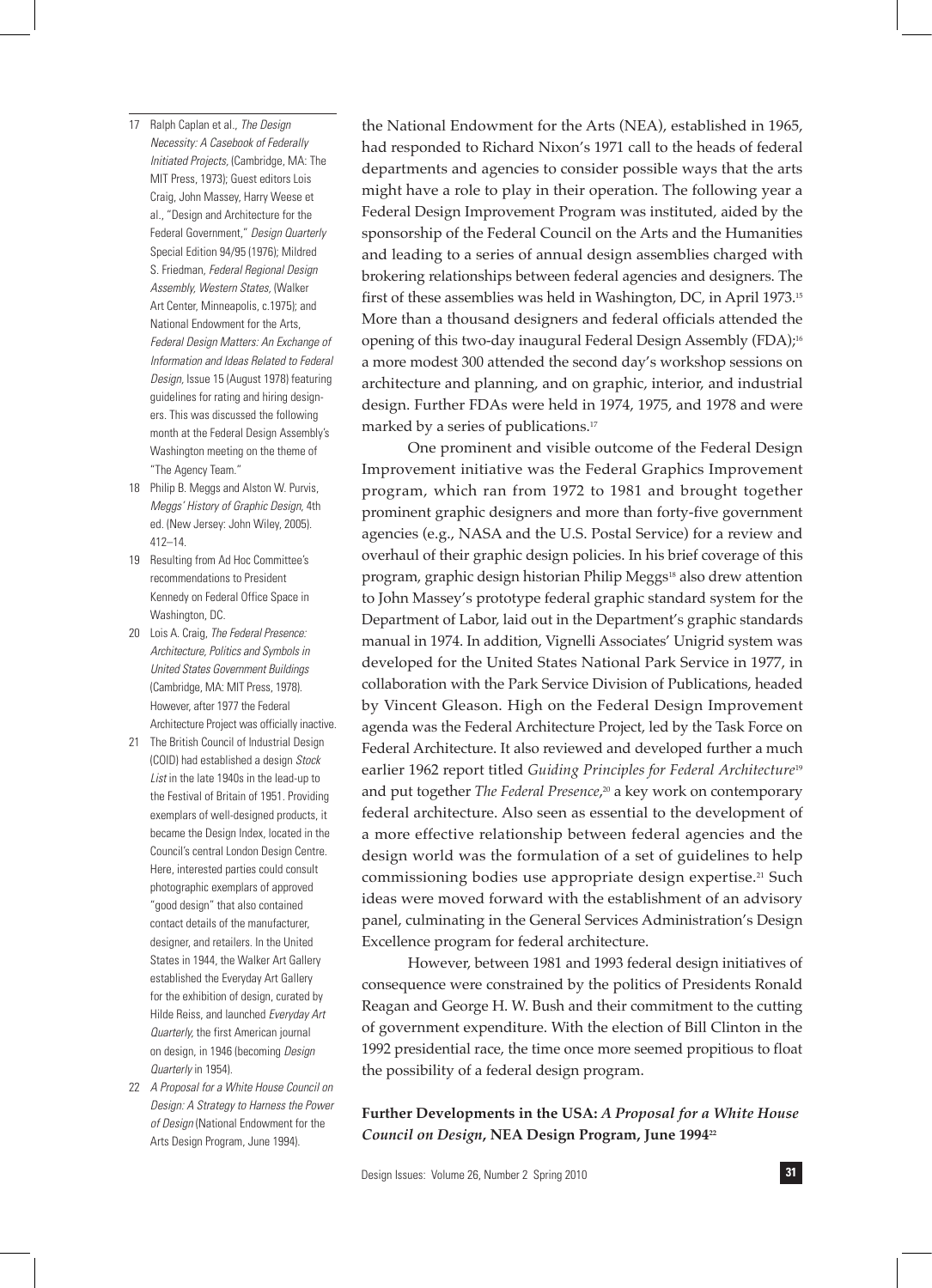- 23 Ibid., 1.
- 24 Ibid, Appendix A, 8–10.
- 25 He had also been President of the International Council of the Societies of Industrial Design (ICSID) from 1985 to 1987, had been knighted by Queen Beatrix of the Netherlands in 1991 for his services to design, founded Blaich Associates in 1992, and had written *Product Design and Corporate Strategy: Managing the Connection for Competitive Advantage* (New York: McGraw-Hill, 1993).
- 26 Some of these speeches were published in a special issue on design and national policy of the *Design Management Journal* 4:3 (1993): 3–77.
- 27 Established under the Government's Board of Trade in 1944.
- 28 Founded in 1978 (rather than 1987, as stated in the 1994 *Proposal*) and linked to the Danish Design Council. On May 20, 2008, the DDC merged with Danish organization INDEX: Design to Improve Life (http://www.indexaward.dk/), with its design themes of Body, Home, Work, Play, and Community.
- 29 A quasi-governmental organization, IdcN was founded in April 1992. It opened its new offices in Sakae, Nagoya in 1996.
- 30 BCD was legally established as a private not-for-profit foundation in 1973, a design promotion and information center concerned with a wide application of design in business.
- 31 Taiwan Design Promotion Center established under the Taiwan External Trade Development Council. In 2004 it was reorganized and expanded, becoming the national Taiwan Design Center (TDC); by 2007 it had three overseas branches: in Dusseldorf, San Francisco, and Tokyo.
- 32 In Appendix B, *A Proposal for a White House Council on Design* (1994), loc. cit., 11.
- 33 loc. cit.

In June 1993 the NEA Design Program returned to its cyclically repetitive urge to campaign for the establishment of a national Design Council, arguing that the "design of products, communications, and environments is a strategic national resource whose full potential has yet to be realized."<sup>23</sup> Possible approaches and potential benefits were considered at a three-day conference/workshop sponsored by the NEA Design Program and held at the American Institute of Architects in Washington, DC.<sup>24</sup> Robert Blaich, Senior Managing Director at Philips Electronics until 1992 and Design Consultant to the Taiwan Government,<sup>25</sup> opened the conference with an address titled "An Overview of Existing Design Councils;" afterward, the directors of a number of overseas national design organizations and institutions offered formal presentations.<sup>26</sup> Presenters included Ivor Owen, Director-General of the British Design Council;<sup>27</sup> Jens Bernsen of the Danish Design Centre (DDC);28 Kazuo Kimura of the International Design Center NAGOYA (IdcN);29 Mai Felip of the Barcelona Design Center (BDC);<sup>30</sup> and Paul Cheng of the Taiwan Design Promotion Centre.<sup>31</sup> At the conference it was suggested<sup>32</sup> that there were more than 100 design councils around the world, no doubt to strengthen the argument for the pro-Federal Design Council lobbyists; in reality, a number of these councils were relatively small and lacking weight, authority, and influence. On the second day, the event concentrated on moving the agenda forward by dividing the participants into four discussion groups. They were asked to consider a number of possible initiatives: the outline development of an American design council and office of federal design quality; the key elements of such an organization's mission, structure, initiatives, and funding; and a strategic development plan. Each group had to report back in plenary sessions that were held at the end of the day and on the morning of the third day. These sessions were led by Arnold Wasserman, Senior Fellow for Design Strategy at IDEO; Donald Rorke, President at Steuben Glass; Katherine McCoy, co-chair of the Design Department at the Cranbrook Academy of Art; and Tom Hardy, an independent design strategist and former Corporate Manager of the IBM Design Program. After a final open discussion, closing remarks were led by Alan Brangman, Acting Director of the

The primary outcomes of the Washington, DC meeting were presented at the 1993 International Design Conference at Aspen and were followed up with a series of discussions between the NEA's Design Arts Program staff and representatives of government, business, education, and the design professions. In March 1994 the Chairs of the four Washington discussion groups met to consider the best way to implement a national design policy, resulting in the publication of *A Proposal for a White House Council on Design33* in June 1994. This document was circulated in September to a wide spectrum of potentially interested parties by Thomas R. Grooms, Program Manager for Federal Design Improvement at the NEA.

NEA's Design Arts Program.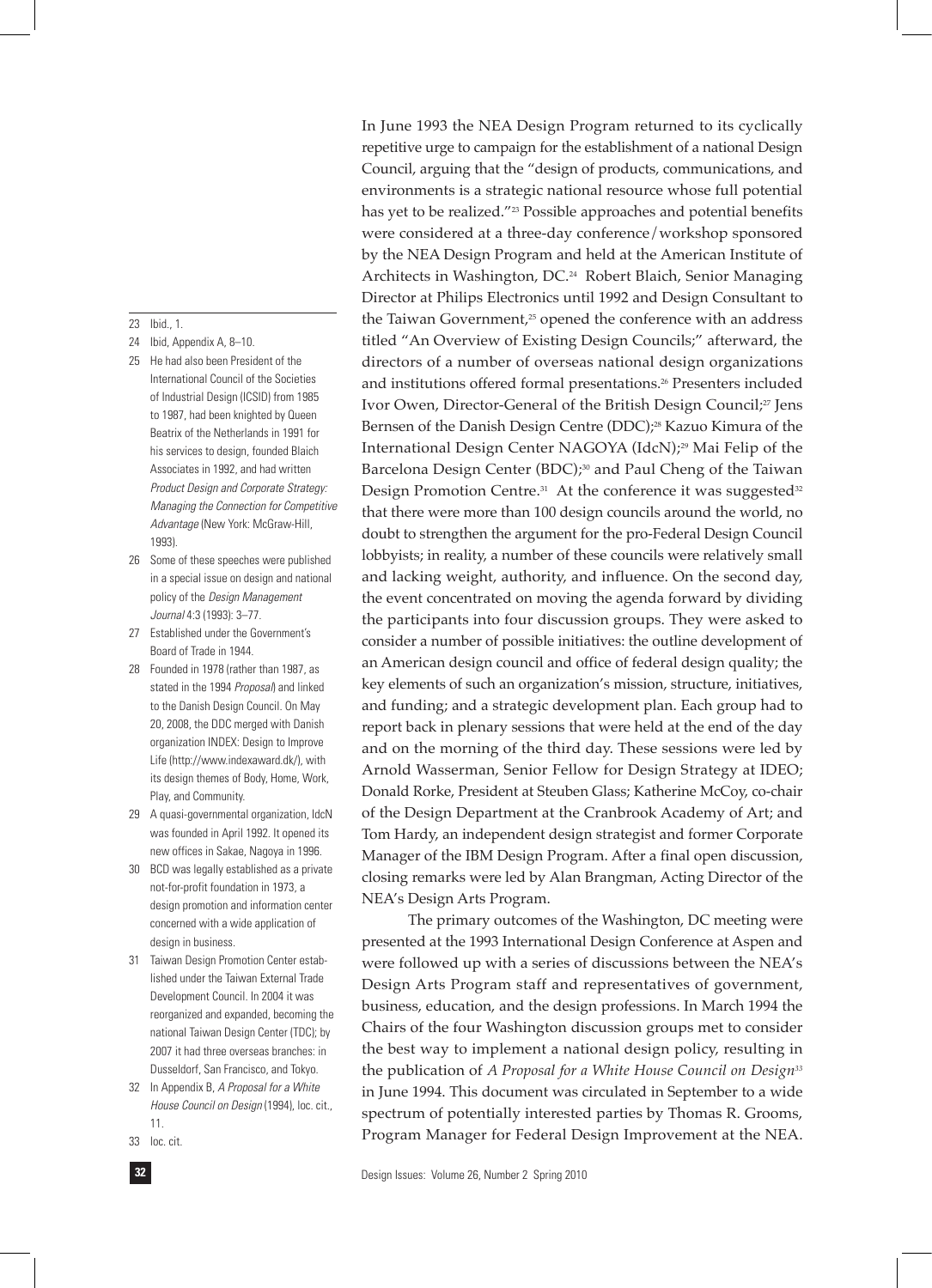Unfortunately, this was not as propitious a time for the NEA, or indeed any federal design initiative, as might have been originally envisaged following Democrat Bill Clinton's election as President. When the Republicans took control of Congress in the mid-term elections in 1994<sup>34</sup> and then leaders in the House of Representative and conservatives agreed that NEA's budget would be reduced in both 1996 and 1997,<sup>35</sup> the likelihood that any proposed White House Design Council would be established became slim.

Even though unrealized, the 1994 *Proposal for a White House Council on Design* embraced an enlightened set of premises. As with almost every national design initiative in history, it included the ever-present and inevitable economic rationale for the place of design in a globally competitive market place; however, from an environmental perspective, design was also seen as "an essential element in providing a clean, safe, and sustainable environment…as well as offering strategies for the long-term use of natural resources, land, and infrastructure."36 In addition, education and society were also seen as important. In fact, design was envisaged as a mechanism for opening the way "for a democratic and economic system that is truly inclusive," achieved "by making products, communications, and environments universally accessible."37

# **Changing Landscapes for National, International, and Professional Organizational Design Agendas**

Before discussing further the federal design initiatives that have recently been undertaken in the United States, we first put it in a broader context by considering the wider contemporary global panorama of design thinking, planning, and organization. (For an overview, see the Appendix, *Selected Twentieth and Twenty-First Century National and International Design Initiatives.*)

There were many significant developments early in the new millennium, including the establishment of the Korean and Hong Kong Design Centers in 2001 and the Thailand Creative and Design Center in the following year. In addition, the Argentinian Plan Nacional de Diseño de la Secretaria de Industria y Comercio was launched in 2002, the Third 5-Year Design Plan (2003–7) was initiated in South Korea, and in 2003 the Design Taskforce/New Zealand Government's *Report and Strategic Plan* was published (to which further reference will be made). Indeed, the extent to which design had become almost a sine qua non for future economic planning was further evidenced in national design policy reports prepared for Estonia and Latvia by the Danish Business Sector Programme for Eastern Europe, in collaboration with the Estonian and Latvian Ministries of Economy in 2003 and 2004.38 Important, too, insofar as it was widely referred to in discussions of national and international design promotional policies in and beyond the UK, was the 2005 *Cox39 Review of Creativity in Business*, <sup>40</sup> which had been commissioned by Gordon Brown, the UK's Chancellor of the Exchequer at the time

- 34 Republicans actively sought to publicize past grants to the NEA that they saw as offensive, including the grant to the Institute of Contemporary Art for the *Robert Mapplethorpe: The Perfect Moment* show, curated by Janet Kardon in 1988, seen as undermining "family values."
- 35 Although in fact it leveled out in 1997.
- 36 *A Proposal for a White House Council on*
- *Design* (1994), loc. cit., 1.
- 37 Ibid.
- 38 *Establishing the Basis for the Elaboration and Application of the Estonian Design Policy Measures* (The Danish Business Sector Programme for Eastern Europe and the Estonian Ministry of Economy, 2003); *Forming the Strategic and Operational Basis of Intensified Use of Professional Design Measures in Latvian Enterprises* (The Danish Business Sector Programme for Eastern Europe and the Latvian Ministry of Economy, 2004).
- 39 Much has been written about Sir George Cox. Prior to becoming Chair of the Design Council, he was Director General of the Institute of Directors between 1999 and 2004, with a background in information technology.
- 40 *Cox Review of Creativity in Business: Building on the UK's Strengths* (London: HMSO, 2005).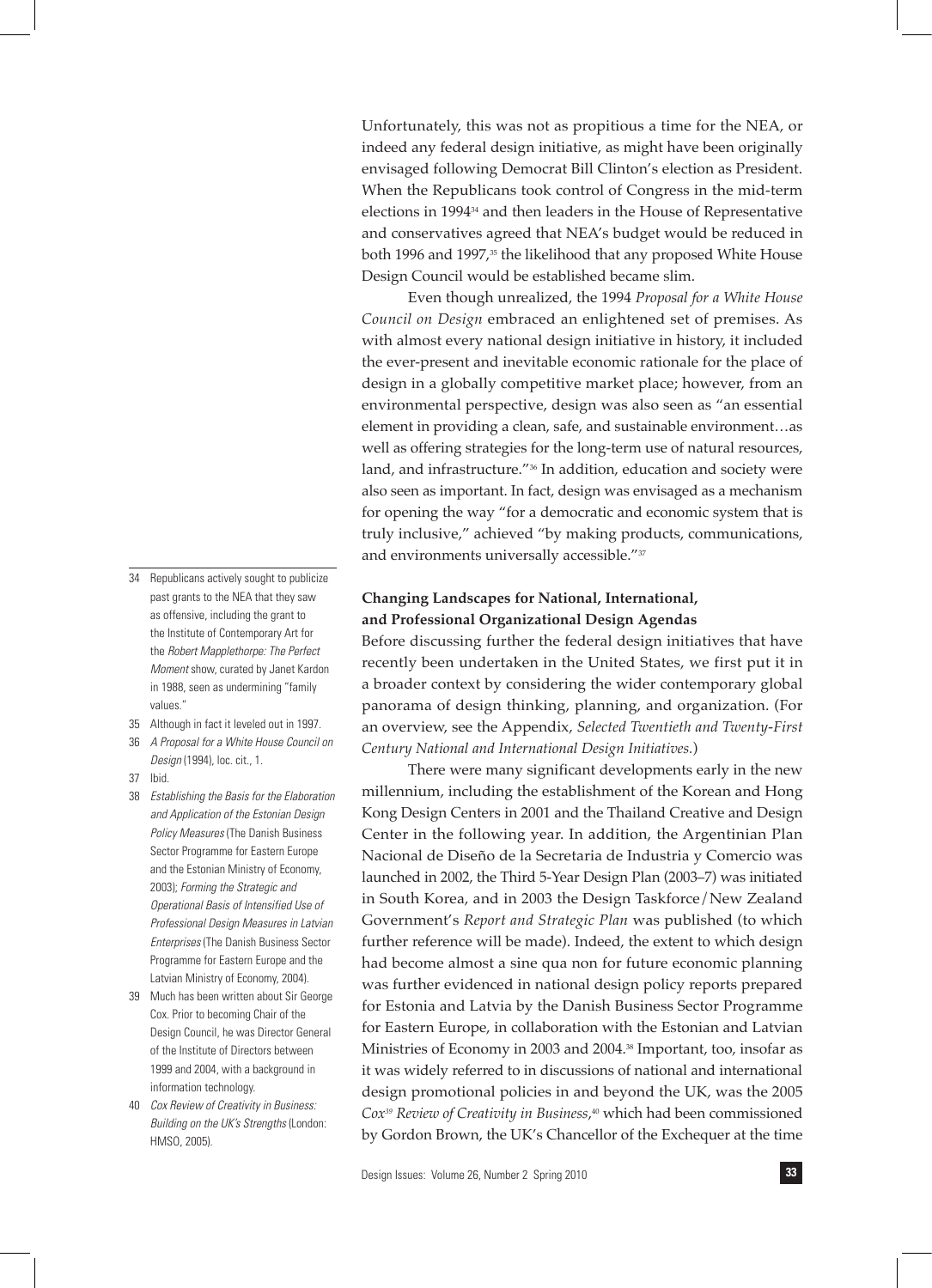of the 2005 Budget. As has been indicated, among many subsequent citations, the Cox Review was also evidenced in the formulation of the sixth of the ten proposals in *Redesigning America's Future: 10 Design Policy Proposals*. *<sup>41</sup>* This sixth proposal sought to "commission a report to measure and document design's contribution to the U.S. economy… similar to the United Kingdom's Cox Review."

The Cox Review had been researched in parallel to the British Department of Trade and Industry's investigations into *Creativity, Design and Business Performance*, 42 also commissioned by Chancellor Brown. Both were generated in response to the view that the "UK's underlying creative strength and body of design expertise are now seen as a possibly under-utilized source of competitive advantage."43 As intimated earlier, it had been clear for some time that the UK needed to respond to the pressures of global competition, in particular the emerging BRIC economies in Brazil, Russia, India, and China, which were in the process of changing from low-value, laborintensive industries to becoming high-technology and high-skilled competitors. Despite reference to the phenomenal growth of the Indian software industry and the country's increasing prominence as a center for research, the speed of change perhaps accelerated more swiftly than Cox might have envisaged, as the ambitious National Design Policy in India was launched in 2007<sup>44</sup> and as design developments emerged from the Programa Brasileiro do Design (PBD, Brazilian Design Program), established by the Brazilian government in 1995, and that also embraced the *Programa Imagem do Brasil no Exterior* (Brazil's Image Abroad Program). The Chinese design agenda was also rapidly developing.

John Thackara, the first Director of the Netherlands Design Institute and co-founder and Director of the design futures network, Doors of Perception (with offices in Amsterdam and Bangalore), commented that the Cox Review had referred to:

> "a window of opportunity—perhaps five or ten years while the new economies develop the kinds of creative skills necessary to compete across the board." I [Thackara] don't think those years exist. Pretty much the same words greeted me when I joined the Hong Kong Design Task Force in 2001: we had "ten years to move the Hong Kong design industry up the value chain," we were told. A single visit to the Pearl River Delta [a major manufacturing centre and leading economic region in China] and an encounter with a room full of PhDs developing acoustic software for Bose, persuaded us that the gap in capability between Hong Kong and the mainland was nearer two years than ten.45

For his 2005 review Cox had engaged John Heskett,<sup>46</sup> who had been appointed as Chair Professor in the School of Design at Hong Kong Polytechnic University in 2004, to undertake a study involving China, Korea, Singapore, and Taiwan. In this study, parallels were

- 41 Dori Tunstall, *Redesigning America's Future: 10 Design Policy Proposals for the United States of America's Economic Competitiveness & Democratic Governance*, (The American Design Communities, 2009).
- 42 DTI, Economics Paper No. 15, *Creativity, Design and Business Performance* (London: HMSO, 2005).
- 43 Ibid., iv.
- 44 Sulfikar Amir in his article, "Rethinking Design Policy in the Third World." *Design Issues* 20:4 (Autumn 2004), drew attention on p.71 to the ways in which design policy had an increasingly significant role for governments in emerging economies, including those of Malaysia, Indonesia, the Philippines, Thailand, India, Colombia, Cuba, Mexico, Brazil, and South Africa.
- 45 John Thackara, "Creativity in Business," Doors of Perception Archives, December 8, 2005.
- 46 Best known in Britain as a design historian, Heskett had previously been a professor at the Institute of Design, Illinois Institute of Technology in Chicago for 15 years.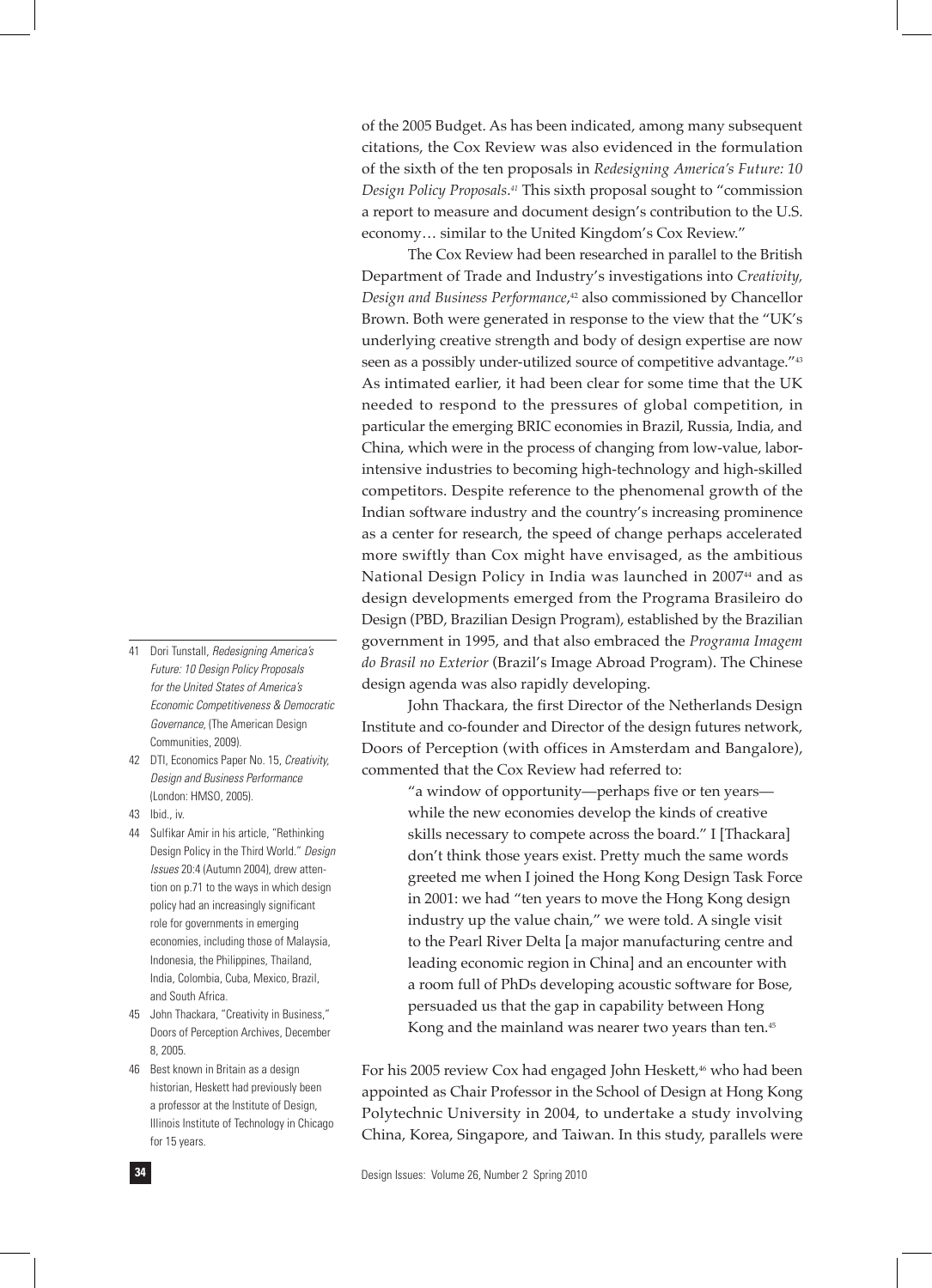drawn between later twentieth and early twenty-first century developments in Taiwan and South Korea and those of the late nineteenth century in the United States and Germany or, in the decades following the Second World War, in Japan. Cox also referred to the challenges facing the UK in 2005 as analogous to those being experienced by Western Europe and North America. Attention was also drawn to the long-term Finnish design vision in the late twentieth century, underpinned as it was by close collaboration of government and industry, and a deep commitment to R&D and innovation. However, the Cox Review rather underplayed the extent to which, in the years leading up to the publication in June 2001 of the Finnish *Design 2005!* policy paper, there had for a number of years been a strong sense of awareness that Finnish design policies "should be seen in parallel with agendas in Taiwan, South Korea, Brazil, Canada, and, closer to home, those of Denmark, Norway, and Sweden."<sup>47</sup> Closer to home, only one year after the publication of the Cox Review, Paul Simpson wrote in the Winter 2006 Issue of the British *Design Council Magazine* that:

> the BRIC countries, a term coined by investment bank Goldman Sachs in 2001, are merely the most obvious threat. Just behind BRIC comes TVT—Thailand, Vietnam and Turkey—who have a combined population of 230 million, a collective GDP of £305bn, and are enjoying the kind of economic growth that must have the US Treasury secretary John W. Snow turning the colour of his national currency<sup>48</sup>

The solutions that Cox proposed for the UK centered on "creativity," "design," and "innovation" as strategic tools for improved business performance and economic development. They were, in essence, ideas that had been recurring across the years.<sup>49</sup> Eight years previously, in his foreword to the Design Council's promotional pamphlet, *Millennium Products* (1997), British Prime Minister Blair had presaged Cox's three major strategic tools, writing that:

I believe it is time to show a fresh face to the world and reshape Britain as one of the twenty-first century's most forward thinking and modern nations. We must demonstrate that Britain can lead the world by creating products and services that exemplify our strengths in innovation, creativity in design.<sup>50</sup>

These words, "innovation," "creativity," and "design," were widely used in design policy formulation and aspirations around the world. In New Zealand, for example, the country's Minister for Industry & Regional Development, in his foreword to the New Zealand Design Taskforce's *Success by Design: A Report and Strategic Plan* (2003), wrote that:

The [New Zealand] Government recognises that innovation, imagination, and creativity will be the driving forces

Action: Design Policies in Finland at the Beginning of the Third Millennium," *Scandinavian Journal of Design History* 11 (2001): 7. This gives a clear and detailed account of the problems facing the Finnish economy in the later years of the twentieth century and shows how close collaboration between government, industry, research funding bodies, and education resulted in a national design blueprint.

47 Pekka Korvenmaa, "Rhetoric and

- 48 Paul Simpson, on "How far can they go?" in "Global Warning: Are Emerging Economies a Real Threat?" *Design Council Magazine* 1 (Winter 2008), http:// www.designcouncil.org.uk/en/Design-Council/3/Design-Council-Magazine/ Design-Council-Magazine-Issue-1/ Global-warning.
- 49 These ideas are discussed in some detail in Jonathan M. Woodham, "Design and the State: Post-war Horizons and Pre-millennial Aspirations", *Utility Reassessed; The Role of Ethics in the Practice of Design*, Judy Attfield, ed. (Manchester: Manchester University Press 1999) 244–260.
- 50 *Millennium Products* (London: Design Council, 1997).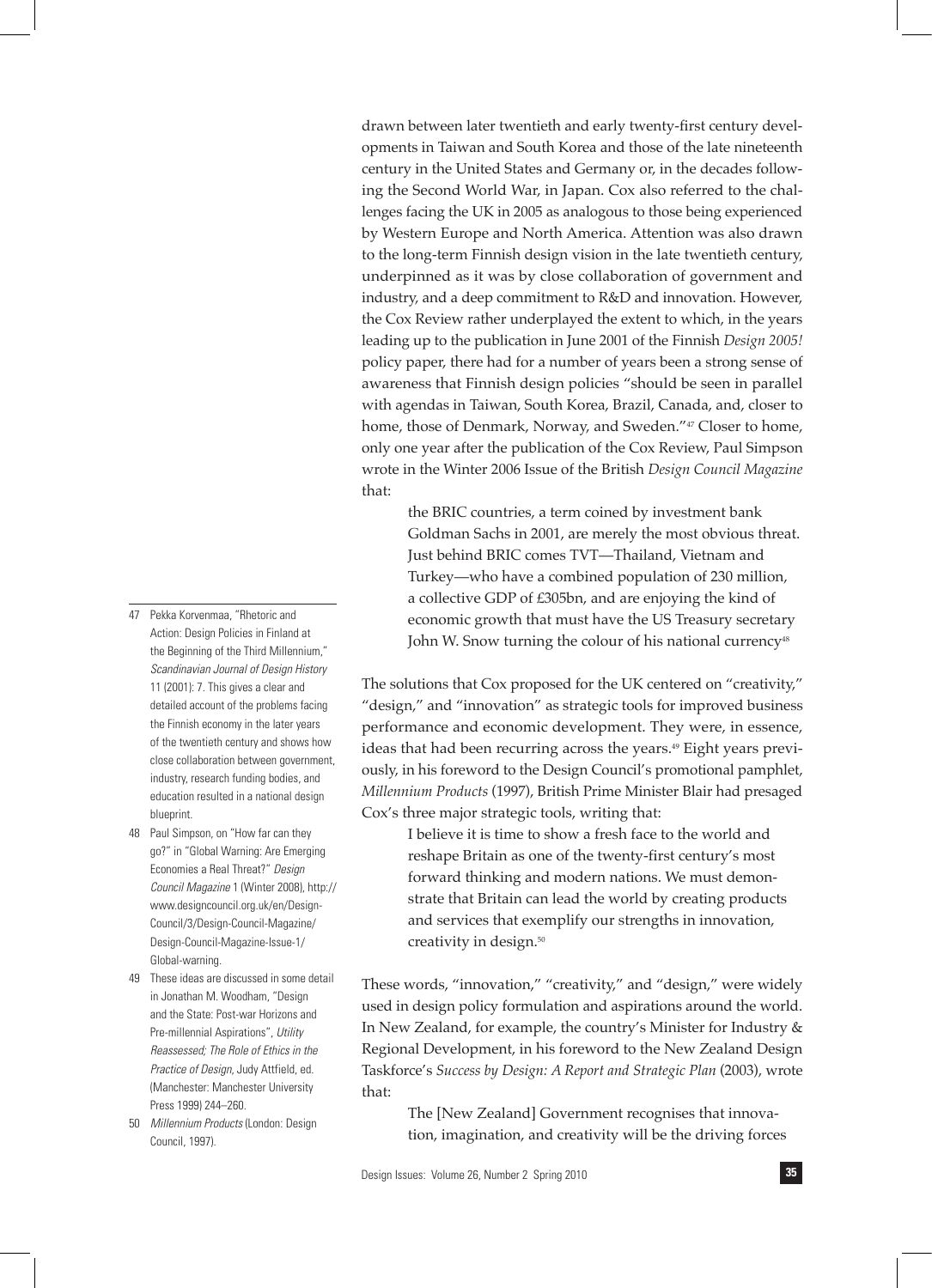to get New Zealand back into the top half of the OECD in terms of per capita income.<sup>51</sup>

Gordon Brown, who had taken over as British Prime Minister from Tony Blair in 2007, was also to add his support for what was fast becoming seen as a global economic panacea when he echoed his predecessor's words on *Millennium Products* (1997) in his own foreword to *Creative Britain: New Talents for the New Economy* (2008),<sup>52</sup> in which he wrote:

> And today, the force of British creativity is renowned throughout the world. People across the globe are inspired by the sheer diversity of our creative talent and the consistency with which that talent takes the arts in new and exciting directions. They recognise Britain as a hub of creative endeavour, innovation and excellence, and they are drawn to the strength of our creative economy.<sup>53</sup>

Despite Cox's considered articulation of the economic significance of design and creativity in the highly competitive global marketplace, blended with greater awareness of the ways in which the world map of design innovation was being radically redrawn in the late twentieth and early twenty-first centuries, his underlying design rhetoric is nonetheless one that has periodically recurred over many years, particularly at moments of economic uncertainty. It was suggested in the *Design Council Review for 2004/5: Futureproofed*, 54 published five months before the Cox Review, that:

> To understand the role of design in Britain's future we must first look at the past. It's hardly new. The potential of design to help secure our future has been recognised for at least 150 years. Select Committees of the 1830s and 40s, a Royal Commission on Design in the 1880s, initiatives during and immediately after two world wars and moves by the Thatcher government all sought to strengthen British business with a liberal coating of 'design'.

*Report and Strategic Plan* (Wellington: New Zealand Design Taskforce, May 2003), 2. 52 DCMS/BERR/DIUS, *Creative Britain: New* 

51 Jim Anderton, *Success by Design: A* 

- *Talents for the New Economy*, 2008.
- 53 Ibid., 1.
- 54 *Design Council Review 2004/5: Futureproofed* (London: Design Council, 2005). "Futureproof" was a term first used in the early 1980s in relation to computing technologies but by the late 1990s was becoming more widely used.
- 55 Ibid., 10.
- 56 DTI, *Economics of the Knowledge-Driven Economy* (Conference Proceedings, Department of Trade and Industry, 1999). The popularizing origins of the idea of a "knowledge economy" may be traced to the concept of the "knowledge worker" in Peter Drucker's *The Effective Executive* (1966).

Although the anonymous author went on to claim that "it worked,"<sup>55</sup> such a view was immediately qualified by the remark that "while undeniably creative, its application was haphazard."

Much of the efficacy of the Cox Review depended on certain assumptions about the real significance of the creative industries, the promotion of which had been in line with the idea of a knowledge economy,<sup>56</sup> a concept widely adopted in the previous decade. The endorsement of the creative and cultural industries as an economic tool had originally emerged as a means of countering the widespread notion that the arts were a drain on public finances, parallel to the mid-1990s NEA debates in the United States, already mentioned. James Heartfield, a firm critic of the ways in which the creative and cultural industries were promoted as an economic panacea, and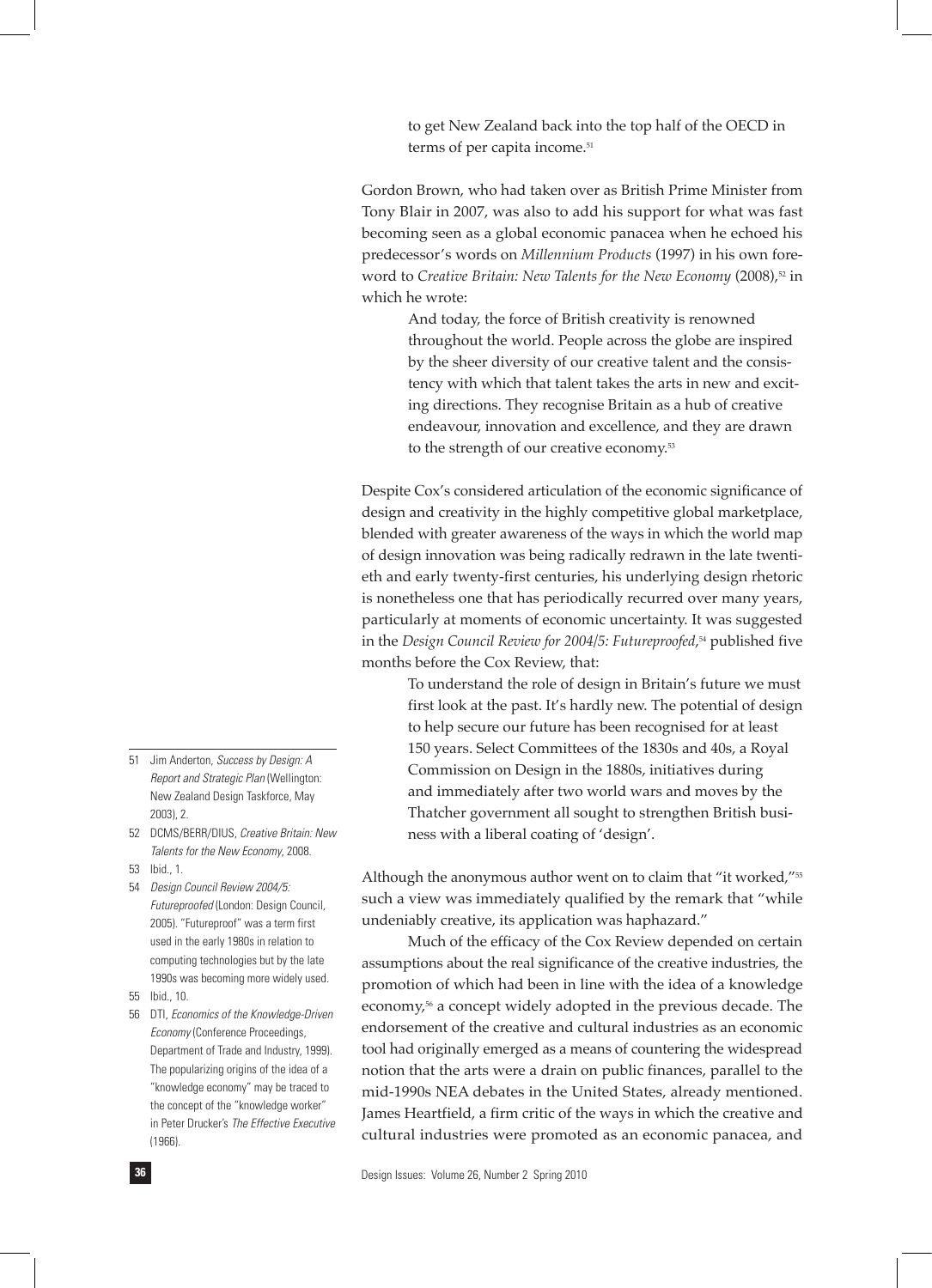57 James Heartfield, *The Creativity Gap* (London: Blueprint, 2005).

- 58 James Heartfield, *Great Expectations: the Creative industries in the New Economy* (London: Design Agenda, 2000).
- 59 "Smith's task force for a spot of creative accounting," *The Guardian*, 3/8/1999.
- 60 For a fuller discussion of the shift in emphasis of design outlook and British identity encountered in the late 1990s under the Labour Government, see Jonathan M. Woodham, "Design and the State: Post-war Horizons and Pre-millennial Aspirations", *Utility Reassessed; The Role of Ethics in the Practice of Design*, Judy Attfield, ed. (Manchester: Manchester University Press 1999), 245–260.
- 61 Mark Leonard, *BritainTM Renewing Our Identity* (London: Demos/Design Council, 1997).
- 62 DCMS, *Creative Industries Mapping Document* (1998).
- 63 Design Council, *Creative Britain: A Design Council Report on Behalf of the Prime Minister* (1998).
- 64 DCMS, *Creative Industries Mapping Document* (2001).
- 65 Work Foundation/NESTA, *Staying Ahead: The Economic Performance of the UK's Creative Industries*, 2007.
- 66 DCMS/BERR/DIUS, *Creative Britain: New Talents for the New Economy*, 2008.
- 67 The International Council of Societies of Industrial Design (ICSID) and the International Council of Graphic Design Associations (ICSID) had been founded in London, in 1957 and 1963 respectively. They were joined in the IDA by the third major international design body, the International Federation of Interior Architects/Designers (IFI) in 2008. IFI had been established in Denmark in 1963 and now has seventy member associations in forty-five countries, representing more than 65,000 designers.

author of *The Creativity Gap* (2005)*57* and *Great Expectations: the Creative Industries in the New Economy* (2000),*58* has suggested that:

> Much of the research into the profits and employment in the creative industries cited by the task force was started at the Arts Council, drawn up as ammunition against cuts.<sup>59</sup>

In 1997 Chris Smith, Secretary of State at the UK's Department of Culture, Media and Sport (DCMS), had established the Creative Industries Task Force.<sup>60</sup> In tune with the ethos of change epitomized by New Labour's landslide victory in the 1997 general election, the Design Council commissioned a report from independent thinktank Demos. Titled *BritainTM Renewing Our Identity,*61 its author, Mark Leonard, invested considerable energy in seeking to demonstrate the economic value of creative and cultural industries. This was promoted through publication of such documents as the *Creative*  Industries Mapping Document (1998),<sup>62</sup> Creative Britain: A Design Council *Report on Behalf of the Prime Minister* (1998),<sup>63</sup> the *Creative Industries Mapping Document* (2001),<sup>64</sup> and their many successors. Furthermore, shortly before the publication of the Cox Review in late 2005, the Minister for Culture, James Parnell, had launched the British government's Creative Economy Programme (CEP) and went on later to commission a report from the Work Foundation, titled *Staying Ahead: the economic performance of the UK's creative industries* (2007).65 The DCMS, in conjunction with the Department for the Business, Enterprise and Regulatory Reform (BERR) and the Department of Innovations, Universities and Skills (DIUS) also responded with its own publication, *Creative Britain: New Talents for the New Economy*  $(2008)$ ,<sup>66</sup> with its 26 commitments to support the creative industries.

### **Global Design Debates**

In 2003 two of the three major international professional design organizations, the International Council of Societies of Industrial Design (ICSID) and the International Council of Graphic Design Associations (ICOGRADA), had established the International Design Alliance  $(IDA)^\sigma$  to bring "the benefits of design to world bodies, governments, business, and society" and "working together for a world that is balanced, inclusive, and sustainable." Between them they had more than 300 member organizations in more than 70 countries, representing more than 300,000 designers worldwide and with affiliations to a number of international organizations, such as UNESCO and UNIDO. However, like their national counterparts, these international design, professional, organizational, and promotional bodies also developed a heady and effusive rhetoric about the power of design to change the world in terms of economic prosperity and social, cultural, and environmental well-being. In this context, whether envisaged as a concept, a process, or something to be experienced or consumed, "design" may be seen to have become some-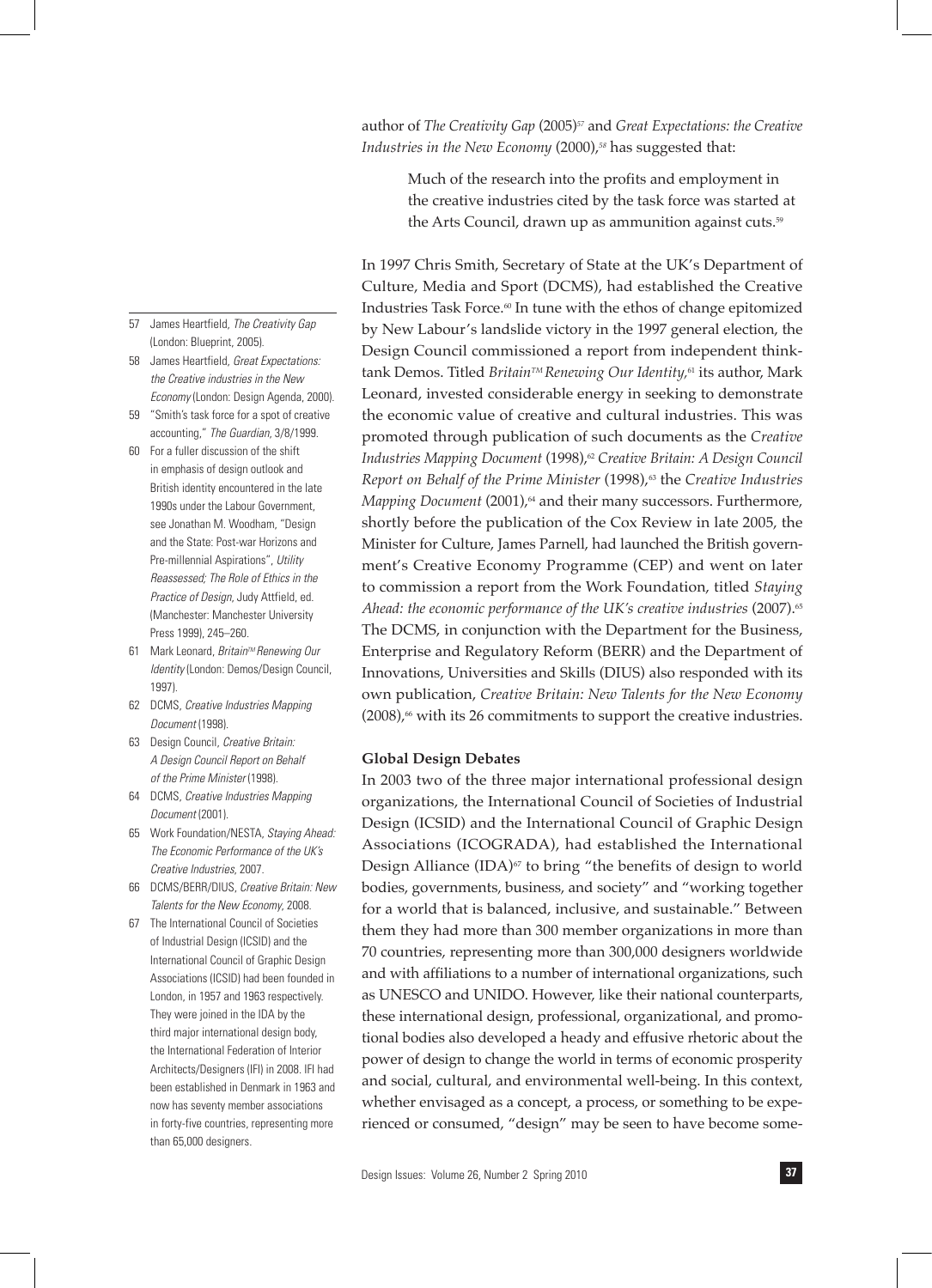- 68 This has been of increasing concern to design historians, marked by the 1st ICDHDS colloquium in Barcelona in 1999 on "Historiar desde la Periferia: Historia e historias del Diseño/Design History Seen from Abroad: History and Histories of Design." I have followed this up in Jonathan M. Woodham, "Local, National and Global: Redrawing the Design Historical Map," *Journal of Design History* 15:3 (2005), and, more recently, in a keynote on "Design Peripheries, Hidden Histories and the Cartography of Design," at the International Conference for Design History and Design Studies, Osaka, Japan, in 2008. A recent specific case study I authored was "Post-1945 Industrial Design Perspectives—Slovenia and Iskra in a Changing World" in Barbara Predan and Cvetka Poža, *Iskra: Non-Aligned Design 1946–1990*, Architecture Museum Ljubljana/ Peckinpah Association, 2009.
- 69 http://www.torinoworlddesigncapital.it/ portale/. Accessed 12/16/09.
- 70 A three-page report/ on the conference, "The challenge of the development of national design policies starts from Torino," was issued on 11/10/2008, by the Turin 2008 World Design Capital, outlining the highlights and reporting on the handover to Seoul, designated World Capital of Design for 2010.
- 71 http://www.torinoworlddesigncapital.it/ portale/. Accessed 12/16/09.
- 72 Founded in 1969, BEDA has 22 national members.

thing of a seductive global brand, possessing a univalent face to be marketed like the products of multinational corporations in what is still a pluralistic world. Furthermore, since the national design activity of many countries is directed toward the global marketplace, the extent to which the globalizing initiatives of international design organizations respect national difference is becoming an increasingly significant issue.<sup>68</sup> Perhaps a belated effort, in light of the design and art historical discourse over a number of years, was the establishment of the IDA's Indigo initiative in 2007, following a pilot project at Monash University, Melbourne. Indigo seeks "to understand what makes design distinctive to its home and the connections to the place where it is made and for whom it is made." How effective and concrete this initiative will become is yet to be seen; little of it is visible as of yet.

One early tangible outcome of the IDA's global ambitions was the World Design Capital initiative: in September 2005 ICSID announced that Turin would become the inaugural World Design Capital 2008. $\degree$  To be granted such status, the city had to demonstrate that government, industry, educational institutions, designers, and the inhabitants of the city could work both individually and collectively in the pursuit of the beneficial exploration and utilization of design, in ways that were sustainable and visible and enhanced the quality of life for its inhabitants.

As part of the calendar of design events associated with its standing as World City of Design, the Turin organizing committee mounted an international conference<sup>70</sup> on the theme of *Shaping the Global Design Agenda* in early November 2008.71 It involved speakers from 16 countries, including China, Finland, Germany, Japan, Italy, and the UK, with about half of the 200 delegates coming from overseas. It was also linked to a week-long International *Design Casa* (*Design Home*) exhibition mounted in various locations around the center of Turin, where visitors could compare Torinese-Italian design culture with that of other cities and countries: Austria, Belgium, Central and Eastern Europe, France, Japan, Norway, the Netherlands, Seoul, Singapore, and Spain. These "Design Homes" presented national and civic design contexts, design promotion policies, and future design agendas.

Michael Thompson, President of the Bureau of European Design Associations (BEDA)72 and *Shaping the Global Design Agenda* conference coordinator, commented that:

> The need to develop national design policies as soon as possible is becoming an urgent requirement felt all around the world, from Qatar to Costa Rica, from New Zealand to the Far East. Torino, on the strength of its title as the first World Design Capital, created in these two days of debate the conditions for international dialogue. The hope is that work begins immediately together to ensure that design, underpinned at the institutional level, will become more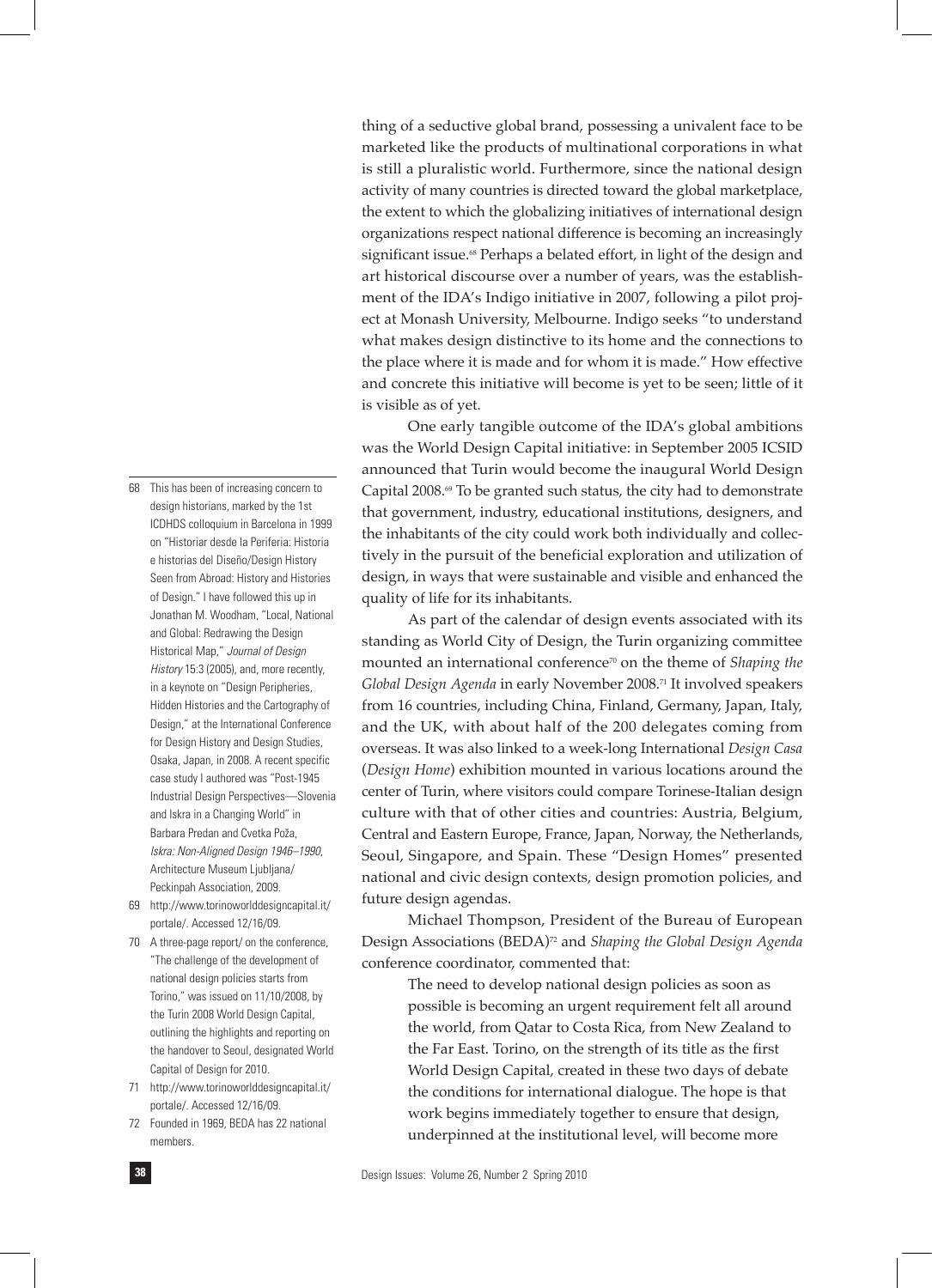and more a strategic asset in the development of every country, proposing sustainable solutions to people's real needs.73

Importantly, in the context of such debates, Ibrahim Al Jaidah, Managing Director of the Arab Engineering Bureau of Qatar, was critical of the radical modernization of cities like Dubai or Doha and the proliferation of skyscrapers and other buildings representing an architecture that fails to recognize indigenous cultures and traditions. Noting that in Doha there had been increasing attention to architecture that takes into account the climate and everyday needs, alongside restoration of the souks, he argued that design policies must be sensitive to the culture and environment in which they are located.

On November 7, 2008, the day on which the Turin Conference closed, the three-day *World Economic Forum Summit74* titled *the Global Agenda Council (GAC) on Design*, opened in Dubai**.** Again, in a time of economic crisis, design moves up in the political agenda and on the world stage. This event took on particular significance because it played out in the wake of the global financial crisis that had gathered dramatic pace since August 2008. The Dubai summit embraced many of the aspects of design that were threatened by the global financial crisis and yet, seen through the other end of the telescope, also might offer a way forward for the common good: architecture and urbanism, industrial design, service design, innovation strategy, communications design, and interdisciplinary practice. At the summit, design was also seen as having reached a stage of evolution beyond that of being a mere "tool of consumption, chiefly involved in the production of objects and images;" instead, it was perceived as a mechanism for meaningful engagement with "developing and building systems and strategies, and in changing behaviour often in collaboration with different disciplines." Summit attendees identified the greatest challenges, and opportunities, facing design as well-being,<sup>75</sup> sustainability,<sup>76</sup> learning,<sup>77</sup> and innovation.<sup>78</sup> At the Dubai meeting the Global Agenda Council on Design was approached by other GACs with a view for collaboration on common themes. Imaginative, design-led solutions were encouraged by a number of GACs, including those representing climate change, demographic shifts, terrorism, global governance, and water security.

# **U.S. National Design Policy Summit in Washington, DC, November 2008**

Commencing only two days after the Global Agenda Council on Design meeting in Dubai, the U.S. National Design Policy Summit was much more constrained and conservative in its scope. It was called in response to a national agenda that sought to "create a shared actionable agenda of U.S. design policy for economic competitiveness and democratic governance among the professional design

- 73 "The challenge of the development of national design policies starts from Torino," loc.cit., 1.
- 74 Founded in 1979, the World Economic Forum is an independent, international not-for-profit organization that seeks to improve the state of the world by engaging leaders in partnerships to shape global, regional, and industry agendas. In the early twenty-first century the Forum's annual meetings have involved many heads of government, including those of Canada, China, Japan, Russia, and the UK, as well as many G20 leaders from Africa, Asia, and Latin America.
- 75 Aiding the world's population, particularly the deprived majority, to lead dignified lives through a particular focus on acute problems, such as aging, youth crime, health, and housing.
- 76 Through ethical and environmental responsibility in the development, production, delivery, retailing, and disposal of products, systems, and services.
- 77 Participating in the redesign of the design education system so that it reflects knowledge of wider cross-disciplinary thinking to ensure that it is fit for purpose in the twenty-first century.
- 78 In the creation of new business models and the adoption of a strategic and systemic role in both the public and private sectors.
- 79 Goal of Summit statement, *U.S. National Design Policy Summit* program, November 2008, 5.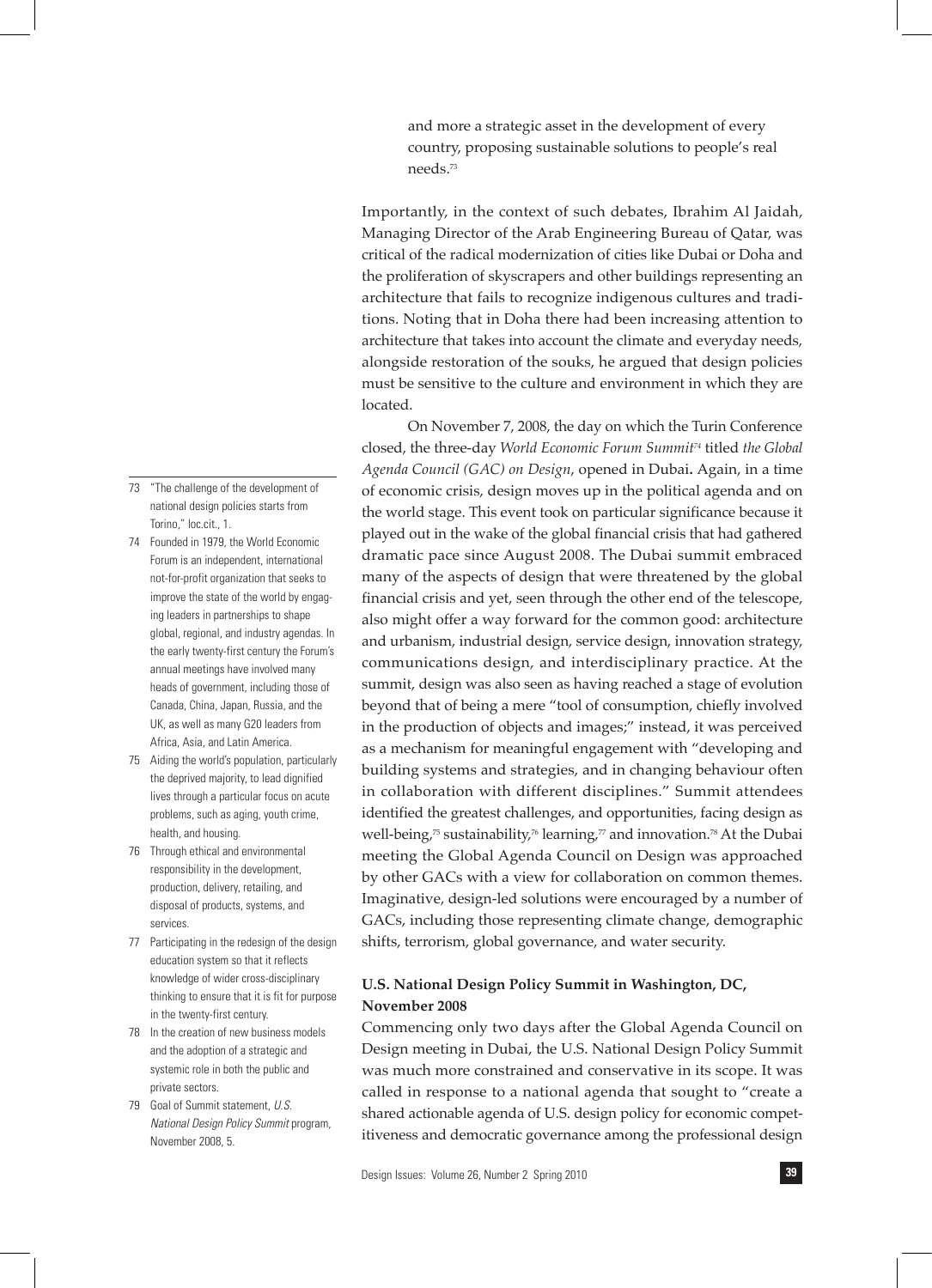associations, design educational bodies, and the design-related federal government agencies."79 Such a conservative ideology was reinforced by the Summit's adopted definition of "design policy" as something firmly located in the language of national design agendas of the post–Second World War Reconstruction Era, rather than in language expressing a more obviously progressive design outlook for the twenty-first century. The assertion, that "Design policy is the promoting of technology and design as a means of gaining economic advantage by enhancing national competitiveness,"<sup>80</sup> could easily have been written sixty years, or even 160 years, earlier.

Other than a thirty-minute historical overview of U.S. design policy, most of the two-day summit was organized around a series of discussions and knowledge-exchange activities. The accompanying printed program provided participants with a number of brief design promotion and policy "sound-bites" and visual prompts. Awareness of design promotion agencies was signaled by referring to international state-funded design entities and their mission statements, including the Danish Design Center, Copenhagen, the Korean Institute of Design Promotion's (KIDP) periodical *designdb+*, the Design Forum Finland shop in Helsinki, the Hong Kong Design Centre Competition, including the Design for Asia Award, and exhibition work of Premsela<sup>81</sup> in the Netherlands.

Similar brief references were made to design and human innovation policies seen in the R&D work of the Ireland Centre for Design, the transfer and diffusion processes of the Hong Kong Design Centre, Singaporean intellectual property rights, small and medium enterprise (SME) and large enterprise support exemplified by Design Wales, and the higher education and industrial employment of *designaustria*.

Quality was referenced to the KIDP's Good Design outlook; sustainability to the work of the Taiwan Design Center; and inclusivity to the Design Quality Label of the International Design Center in Berlin, the German Design Council, and TÜV Nord. Meanwhile, design policy creation was indicated by the UK's Design Council with a web page that included reference to "design in a changing climate," the Danish MindLab's involvement of citizens and enterprise, and DOTT 07's embrace of design and sustainability in North East England.

Reference was also made to the Federal Design Improvement Program from 1971 to 1981 and the outlook of the Federal Design Assemblies of 1973, 1974, 1975, and 1978, as well as the Federal Graphic Improvement Program and the Federal Architecture Program. However, there is little evidence to show that this extensive bricolage of international design policy and practice "snippets" played any fundamental role in the U.S. Design Summit's outcomes.

This almost bullet-point informational run-through in the *U.S. National Design Summit* program was concluded with Ten

- 80 John Heskett, *Toothpicks & Logos: Design in Everyday Life* (New York: Oxford University Press, 1999), 180.
- 81 A Dutch design promotion organization established in 2002, funded by the Dutch Ministry of Education, Culture, and Science and the City of Amsterdam.
- 82 A term used by the National Endowment for the Arts in the title of the book produced in conjunction with the first of the NEA-sponsored Federal Design Assemblies: *The Design Necessity: A Casebook of Federally Initiated Projects*, 1973. The *Design Necessity* Exhibition mounted at the 1973 Assembly illustrated maxims of good design and was planned to tour nine states in the Midwest. An identical show was to tour the lobbies of federal office buildings in Washington, DC.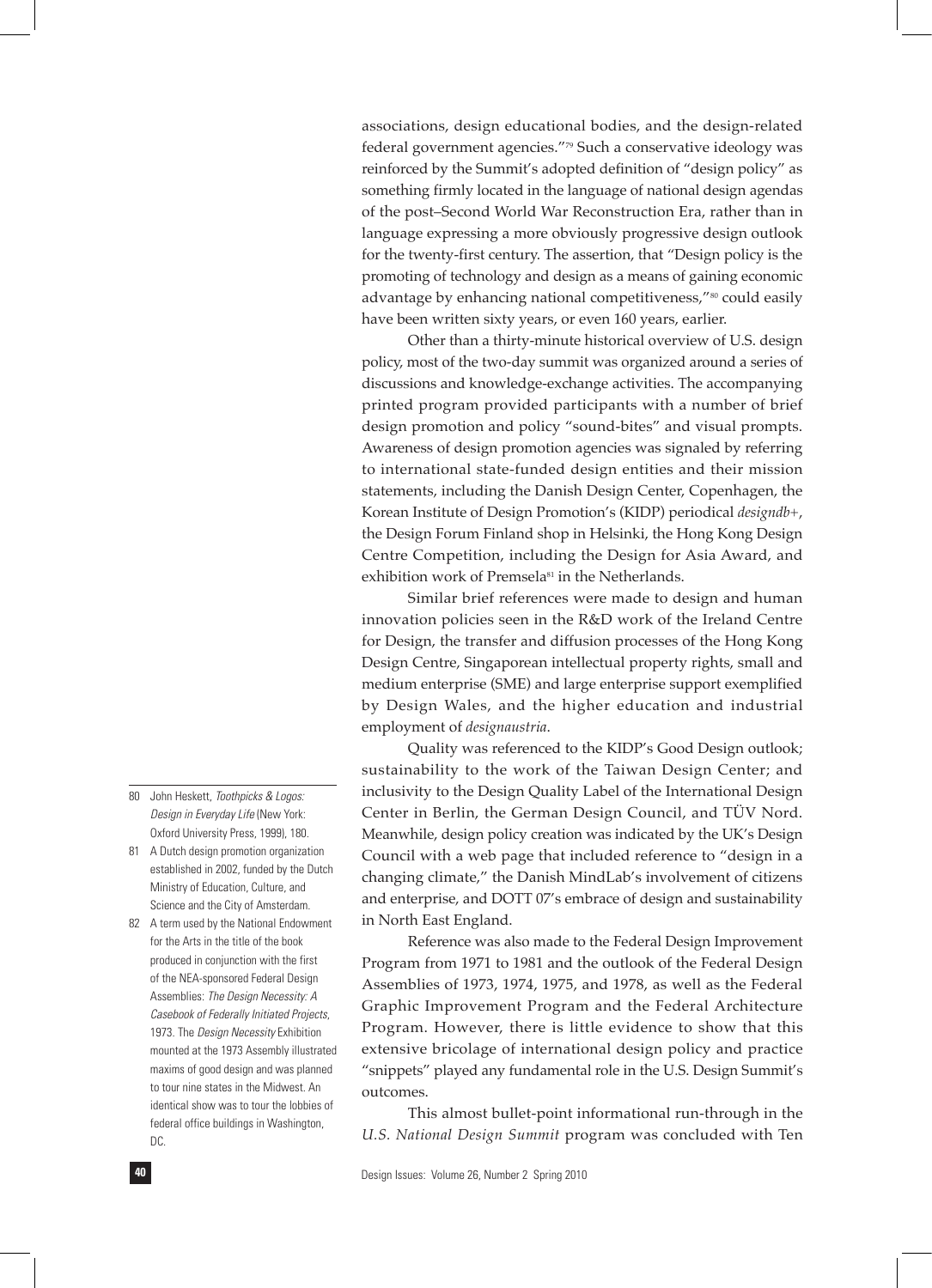Principles of Design's Necessity,<sup>82</sup> many of which were characterized by a blandness with which it is difficult to take exception, but all of which have a very familiar ring to historians of national design policy formation, design promotional agencies, and related activities over the past century and more. Indeed, they were drawn directly from the First Federal Design Assembly of 1973, the very first of these Principles proclaiming that "there are sound, proven criteria for judging design effectiveness." What was missing in 2008 had been missing as a response to exactly the same words in the *Design Necessity* publication<sup>83</sup>—a meaningful discussion about what these criteria actually might be, and recognition that the word "design" might have very different connotations and values in one period than another. Other principles were short and to the point, lacking passion or contagious excitement, as exemplified by the Seventh Principle, that "Design necessity is recognizably present in projects ranging from a postage stamp to a highway," which had none of the lyrical drama of Raymond Loewy's agenda of sixty years earlier: to design everything "from the toothbrush to the locomotive, from the lipstick to the ocean liner." It also seemed rather prosaic when set alongside Ernesto Rogers's 1946 evocative definition of the designer's task: "to transform in poetic song every formal representation of existence, from a spoon to a city,"84 in the strong socialist ethos of the early post-war Recostruzione period in Italy.

The remainder of the 2008 summit involved participation in a "Current Design Policy Self-Assessment" exercise and a series of "U.S. National Design Policy Ideation" breakout sessions and discussions. Although the format of the second day largely followed that of the first, a wider context was acknowledged in the printed program, including a series of what were termed "Design Realities<sup>85"</sup>: the total U.S. public debt of \$10.5 trillion, the then–President-elect Obama administration's policy priorities, and the claim that design was still invisible in government policy. Group discussion centered on value to the American people, value to the design communities, operational feasibility, and political feasibility, with a final collective "Wrap up and Evaluation of the Summit."

83 See note 80.

- 84 Ernesto Rogers, "Ricostruzione dal'Oggetto d'Uso alla Città," *Domus*, 215, November 1946.
- 85 With the term "Design Necessity," so did the summit's term "Design Reality" echo the vocabulary adopted by a Federal Design Assembly publication, "The Design Reality," *Design Quarterly* Special Edition, 94/95, 1974.
- 86 American design communities, *Redesigning America's Future: 10 Design Policy Proposals for the United States of America's Economic Competitiveness and Democratic Governance*, 1/5/2009, 1.

By January 5, 2009, when the summit discussions were translated into a consolidated document, the American design communities' *Redesigning America's Future: 10 Design Policy Proposals,*  there was a fresh agenda based on the belief that "scandals, corruption, and the Iraq War have eroded the American sense of democracy" and the accompanying maxim that:

Design serves to advance the goals of the United States' economic competitiveness by saving time and money and simplifying the use, manufacturing, and maintenance of goods and services. It enhances democratic governance by improving the performance and delivery of government services.<sup>86</sup>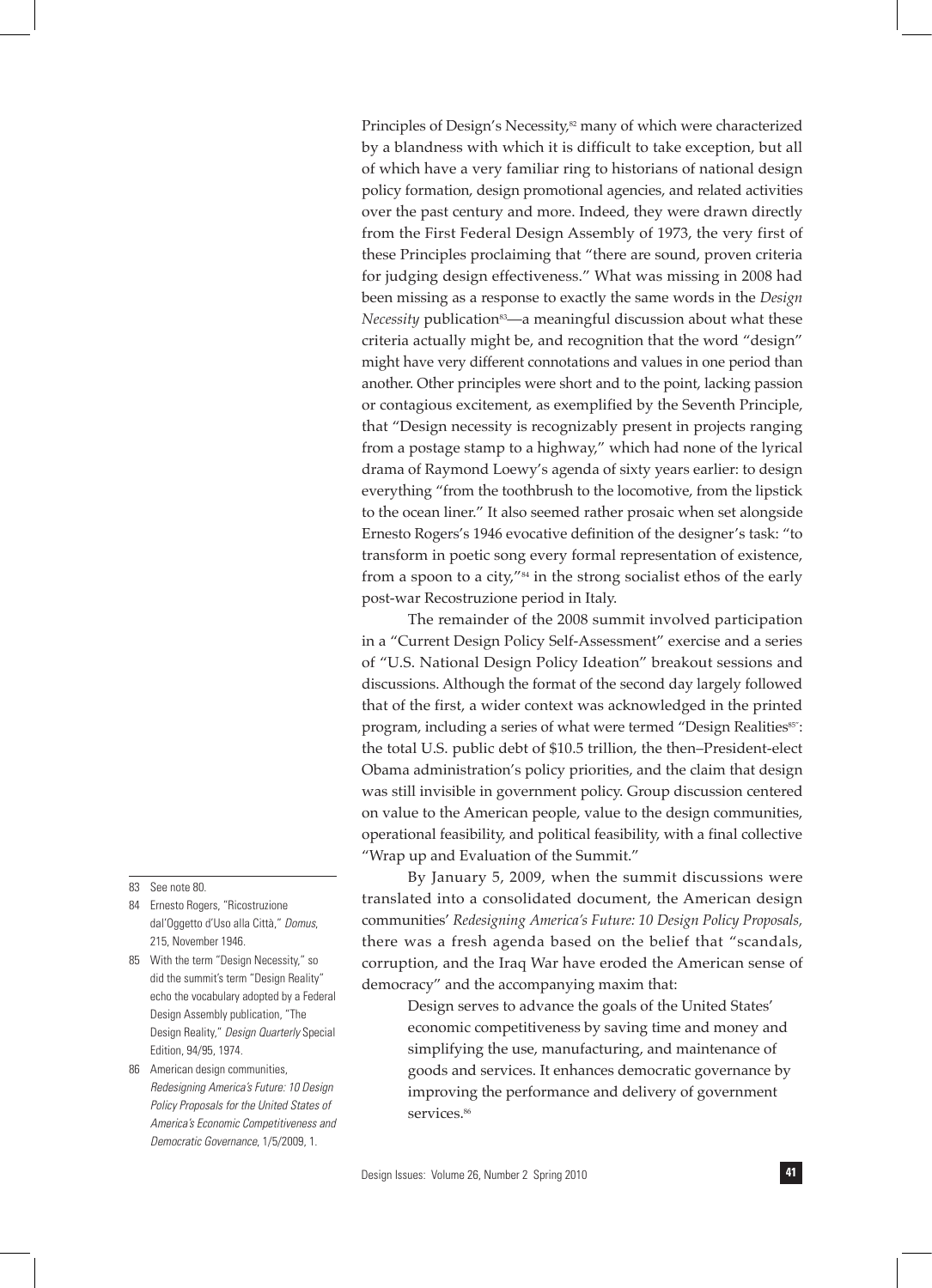The ten design policy proposals are entered under two headings: Design Policy for Economic Competitiveness and Design Policy for Democratic Governance. Again, in the follow-up document, published two weeks later on January 19, 2009, *Report of the U.S. National Design Policy Summit,*87 further elaboration is accompanied by an action plan on which the U.S. government and the American design communities should collaborate. This plan is divided into four major aspirational initiatives: innovation that supports the country's entrepreneurial spirit and economic vitality, better performance in government communications, effectiveness, and accountability, sustainable communities, environments, cultures, and the earth, and forms of thinking that advance the educational goals of knowledge. Two brief essays are written under the earlier headings, Design Policy for Economic Competitiveness and Design Policy for Democratic Governance, giving rationales for the position. The first is less than 1,000 words in length and the second about 1,400. The latter recognizes the significance of sustainability and the global environmental crisis, as well as promoting a limited view of civic inclusiveness. Overall, this approach results in more substance, but it is ultimately a manifesto based more on aspiration than any deeprooted or penetrating evaluation. There is also a listing of many of the ideas that had been posted at the Design Policy Summit itself: seventy raw proposals on design promotion, forty on innovation, sixty on design standards, and eighty on policy as designed, alongside a sequence of tabular audits under a number of headings. The latter includes aspects of Design Promotion, Innovation Policy, Design Standards, and Policy as Designed. These areas of projected activity are set against a variety of supportive organizations, including the AIGA, the Professional Association for Design,<sup>88</sup> the American Institute of Architects (AIA), the American Society of Interior Designers (ASID), the Association for Computing Machinery Special Interest Group on Computer-Human Interface (ACM-SIGCHI), Association of Independent Colleges of Art and Design (AICAD), the Design Management Institute (DMI), the Industrial Designers Society of America (IDSA), the National Endowment of the Arts (NEA), and a number of federal agencies.

> Importantly, the document also claims that: Unfortunately, the U.S. Government does not view the design industries as a major service industry. Because design is handled by many different agencies, there is no way to accurately measure its contribution to the U.S.'s economic vitality.<sup>89</sup>

# **Measuring Design Competitiveness in the New Millennium**

There have in fact been a number of attempts internationally to measure design competitiveness. In South Korea in 2008 the KIDP published a *National Design Competitiveness Report 2008* (*NDCR 2008*).90 Earlier attempts at such quantification by the DESIGNIUM

- 87 American design communities, *Report of the U.S. National Design Policy Summit, January 19, 2009.*
- 88 AIGA was known as the Institute of Graphic Arts until 2006, when it became AIGA, the Professional Association for Design.
- 89 Ibid., 11.
- 90 KIDP, *National Design Competitiveness Report 2008*, http://cdx.dexigner.com/ article/17907/KIDP\_National\_Design\_ Competitiveness.pdf.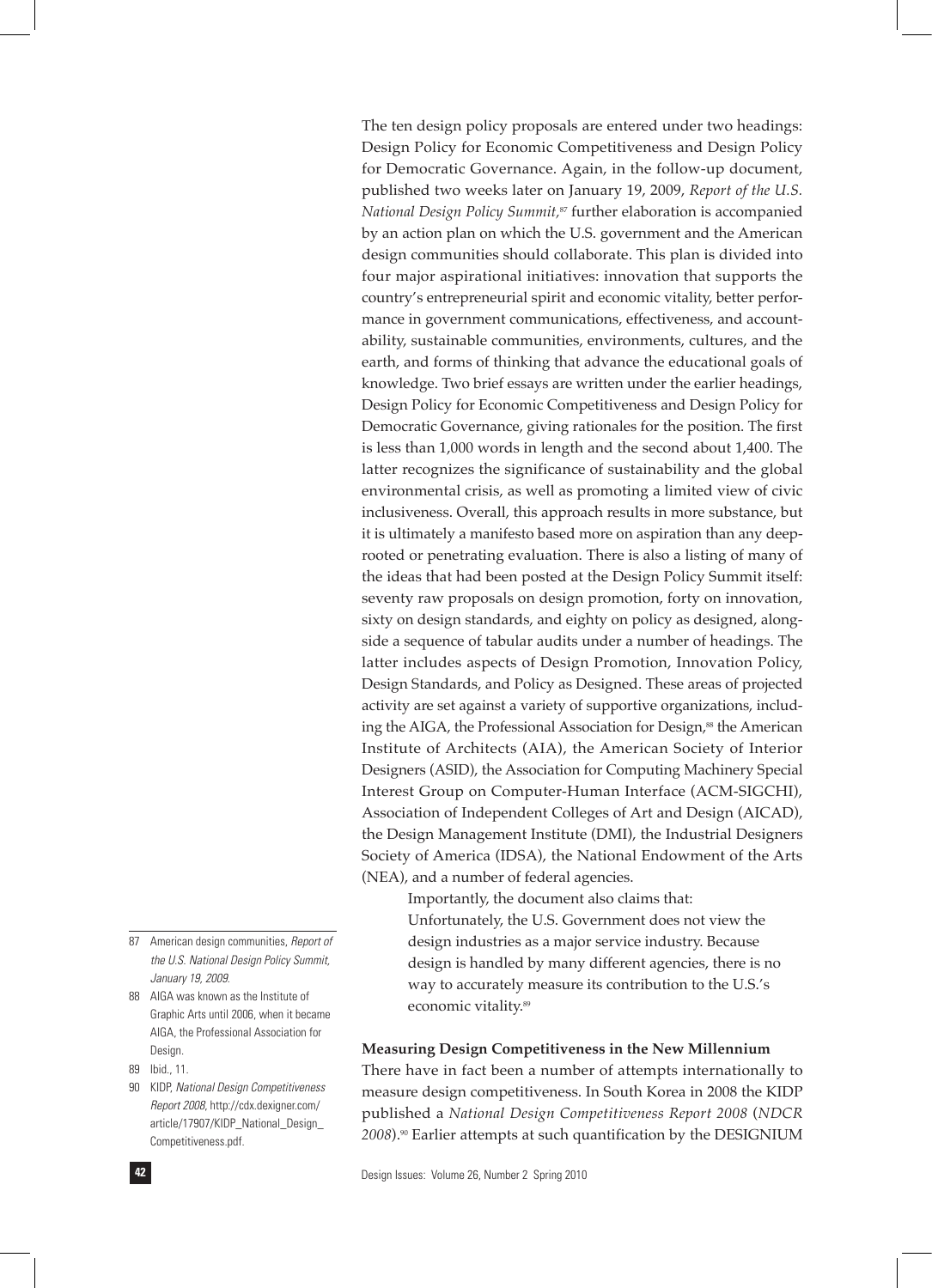| Position       | Design<br>Competitiveness | Average<br>100 | Satisfaction of general<br>companies with government<br>design-related support | Average<br>3.1 | Satisfaction of design<br>firms with government<br>design-related support | Average<br>39 |
|----------------|---------------------------|----------------|--------------------------------------------------------------------------------|----------------|---------------------------------------------------------------------------|---------------|
|                | Italy                     | 134            | Finland                                                                        | 4.0            | Taiwan                                                                    | 380           |
| $\overline{2}$ | France                    | 132            | Taiwan                                                                         | 3.8            | Japan                                                                     | 375           |
| 3              | US                        | 126            | India                                                                          | 3.7            | China                                                                     | 372           |
| 4              | Germany                   | 110            | China                                                                          | 3.6            | Germany                                                                   | 350           |
| 5              | UK                        | 109            | UK                                                                             | 3.5            | South Korea                                                               | 350           |
| 6              | Japan                     | 108            | Brazil                                                                         | 3.3            | France                                                                    | 322           |
| $\overline{7}$ | Sweden                    | 101            | Denmark                                                                        | 3.2            | Finland                                                                   | 320           |
| 8              | South Korea               | 99             | South Korea                                                                    | 3.2            | Italy                                                                     | 300           |
| 9              | Denmark                   | 99             | Singapore                                                                      | 3.1            | Singapore                                                                 | 300           |
| 10             | Finland                   | 95             | Italy                                                                          | 3.0            | UK                                                                        | 289           |
| 11             | Australia                 | 94             | Sweden                                                                         | 3.0            | <b>Brazil</b>                                                             | 285           |
| 12             | Canada                    | 93             | Canada                                                                         | 7.9            | India                                                                     | 283           |
| 13             | China                     | 90             | Japan                                                                          | 2.7            | Canada                                                                    | 267           |
| 14             | Taiwan                    | 83             | Germany                                                                        | 2.6            | US                                                                        | 267           |
| 15             | Singapore                 | 83             | <b>US</b>                                                                      | 2.5            | Australia                                                                 | 267           |
| 16             | Brazil                    | 80             | Australia                                                                      | 2.5            | Sweden                                                                    | 229           |
| 17             | India                     | 79             | France                                                                         | 1.8            | Denmark                                                                   | 229           |

Table 1

Figures drawn from the KIDP National Design Competitiveness Report 2008

- at Helsinki University (2003–08)<sup>91</sup> and the New Zealand Institute of Economic Research (2002)92 were dismissed in the *NDCR 2008* as "not sophisticated enough to measure comprehensiveness<sup>93"</sup>; both rely on indices from the World Economic Forum. The KIDP *NDCR 2008* evaluates 17 countries: three Western European, three Northern European, three American, and six Asian. In it the public sector (design policy), manufacturing and corporate sector (design for industry), and consumers (design culture) are each calibrated against performance, human resources, and investment/environment. The overall position of U.S. design competitiveness, compared to that of the perceptions of government support to industry, is clear (see Table 1), and many other interesting findings are in the substrata of the report as well. These include the comparative strengths of three of the four BRIC countries (excluding Russia), particularly in relation to government design-related support.
- It is also useful to refer to other data and analytical frameworks to help confirm wider trends (see Table 2). It is debatable whether the evaluation of design policy and promotion programs in selected countries and regions, which was studied in the *Global Design Watch 2008* prepared by DESIGNIUM, the Design Innovation Centre at the University of Art & Design Helsinki, has the capacity to deliver as meaningful a picture of national design competitiveness as that produced by KIDP in 2008. Nonetheless, there are a number of trends that are of significance for discussions on federal design policy in the United States. The three key elements examined in the DESIGNIUM report are: (1) the main objectives and implementation of design programs, (2) the measures used for promoting national design, and (3) the organizations at which they are targeted. Of greatest significance is the downward trend experienced by the United States, falling from second to seventh place in terms of design competitiveness. Unlike Germany, where government, design profes-
- 91 *Design Policy and Promotion Programmes in Selected Countries and Regions 2003*  (Helsinki: Designium, 2003); *Global Design Watch 2006: Update to the 2003 report Design Policy and Promotion Programmes in Selected Countries and Regions 2003* (Helsinki: Designium, 2006); and Katja Sorvali & Eija Nieminen, *Global Design Watch 2008: Update to the 2006 report* (Helsinki: Designium, 2006).
- 92 *Building a Case for Added Value Through Design* (New Zealand Institute of Economic Research), 2003.
- 93 KIDP, *National Design Competitiveness Report 2008*, http://cdx.dexigner.com/ article/17907/KIDP\_National\_Design\_ Competitiveness.pdf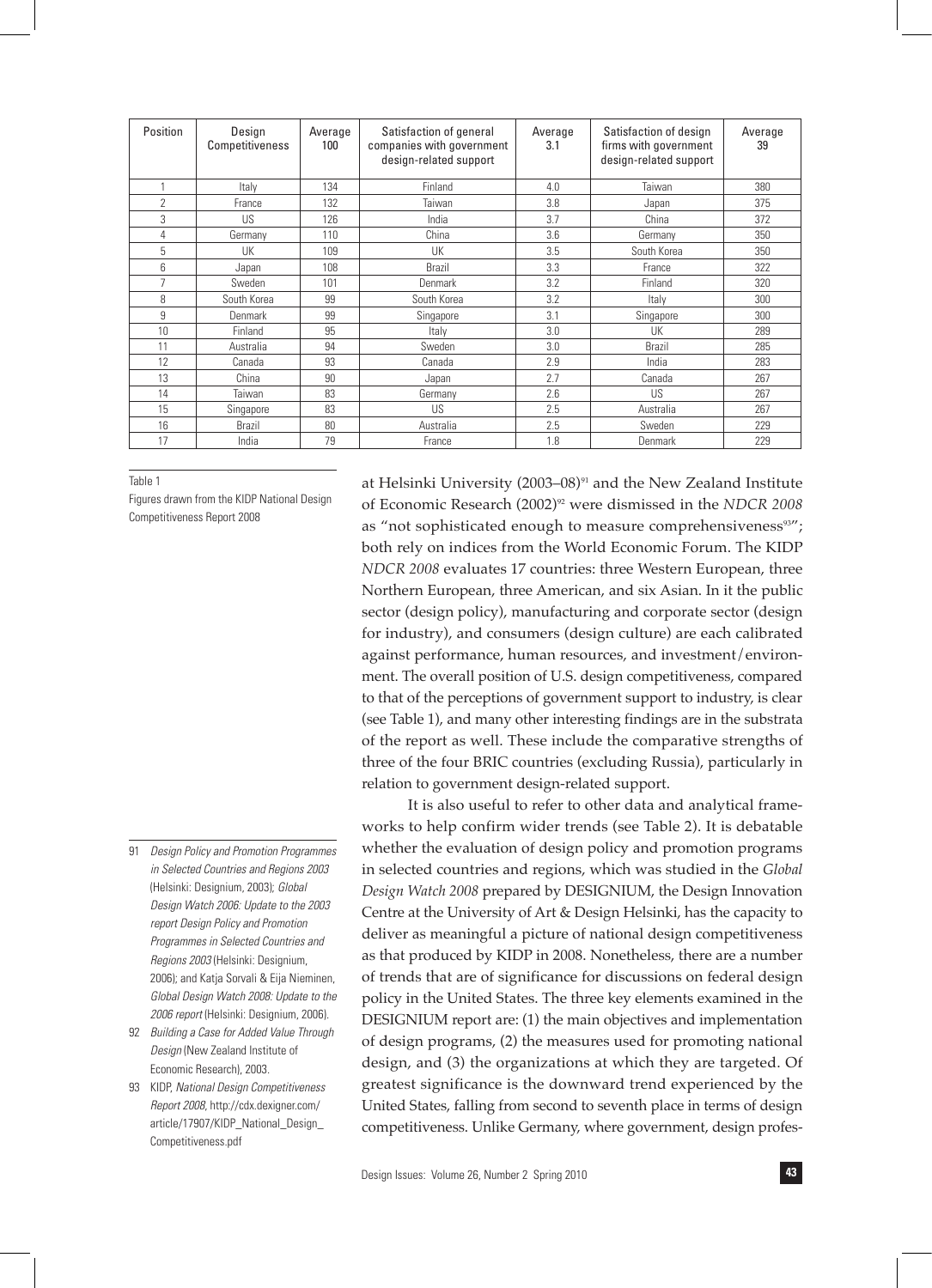| <b>Design Competitiveness</b><br>Ranking 2007                   |                      |                                                                 | <b>Design Competitiveness</b><br>Ranking 2005 |                      | <b>Design Competitiveness</b><br>Ranking 2002                                                                                    |               |                      |     |
|-----------------------------------------------------------------|----------------------|-----------------------------------------------------------------|-----------------------------------------------|----------------------|----------------------------------------------------------------------------------------------------------------------------------|---------------|----------------------|-----|
|                                                                 | Germany              | 6.1                                                             |                                               | Japan                | 6.2                                                                                                                              |               | Finland              | 6.3 |
| $\mathcal{P}$                                                   | Switzerland          | 6.1                                                             | 2                                             | <b>United States</b> | 6.2                                                                                                                              | $\mathcal{P}$ | <b>United States</b> | 6.2 |
| 3                                                               | Japan                | 6.0                                                             | 3                                             | Germany              | 6.1                                                                                                                              | 3             | Germany              | 6.1 |
| 4                                                               | Sweden               | 5.9                                                             | 4                                             | Switzerland          | 5.9                                                                                                                              | 4             | France               | 6.1 |
| 5                                                               | Denmark              | 5.9                                                             | 5                                             | Denmark              | 5.8                                                                                                                              | 5             | Japan                | 6.1 |
| 6                                                               | Austria              | 5.7                                                             | 6                                             | France               | 5.7                                                                                                                              | 6             | Switzerland          | 6.0 |
|                                                                 | Finland              | 5.7                                                             | 7                                             | Finland              | 5.7                                                                                                                              |               | <b>Netherlands</b>   | 6.0 |
| 8                                                               | <b>United States</b> | 5.7                                                             | 8                                             | Sweden               | 5.7                                                                                                                              | 8             | Sweden               | 6.0 |
| 9                                                               | Korea Rep.           | 5.7                                                             | 9                                             | Belgium              | 5.6                                                                                                                              | 9             | Denmark              | 5.8 |
| 10                                                              | France               | 5.6                                                             | 10                                            | Austria              | 5.6                                                                                                                              | 10            | United Kingdom       | 5.8 |
| Sources: World Economic Forum 2007.<br>Global Design Watch 2008 |                      | Sources: World Economic Forum 2005.<br>Global Design Watch 2005 |                                               |                      | Sources: World Economic Forum 2002.<br>Building a Case for Added Value through Design, NZ<br>Institute of Economic Research 2003 |               |                      |     |

Table 2

Figures drawn from Katja Sorvali and Eija Nieminen, *Global Design Watch 2008: Update to the 2006 Report*, 2008.

sionals, and industry are seen as the main actors of design programs, the main cast in the United States is seen to be design businesses and organizations, including the IDSA, the Corporate Design Foundation, and the DMI.

# **A Final Look at** *Redesigning America's Future*

To conclude, a brief revisit is made to the original impetus that gave rise to this article: *Redesigning America's Future: 10 Policy Proposals*. As has been suggested, the individuals accredited with putting together these proposals are neither disinterested nor objective parties: eleven are drawn from U.S. design and professional organizations, four (including the convenor) are from U.S. art and design education organizations, and four are from federal organizations. In support of their mission to establish a federal Design Council, they cite President Jimmy Carter's belief in good design as a means of improving governmental efficiency, draw on President Abraham Lincoln's words on "the legitimate object of government" for contextual support, refer to an economic definition of design policy culled from John Heskett's design primer, *Toothpicks & Logos: Design in Everyday Life* (1999),<sup>94</sup> and seek to ally their quest to the energy of the new political regime by quoting remarks made by President Barack Obama. In a January 2009 speech, Obama spoke of Americans being "a people of boundless industry and ingenuity… innovators and entrepreneurs." All of this is almost incontrovertible. However, as the Presidential campaign publication, *Blueprint for Change: Obama and Biden's Plan for America,* makes clear by omission, there is much to be done to achieve the goal of establishing an American Design Council in partnership with the U.S. government: the word "design" is not mentioned once in any appropriate context. Furthermore, although the design communities' commitment to commissioning a U.S. design version of the British HM Treasury Cox Review is understandable, the basis of the ten design policy proposals is extremely slight in terms of evidence and quantitative and qualitative analysis, and there is little reference in *Redesigning America's Future* to the

<sup>94</sup> John Heskett, *Toothpicks & Logos: Design in Everyday Life* (New York: Oxford University Press, 1999).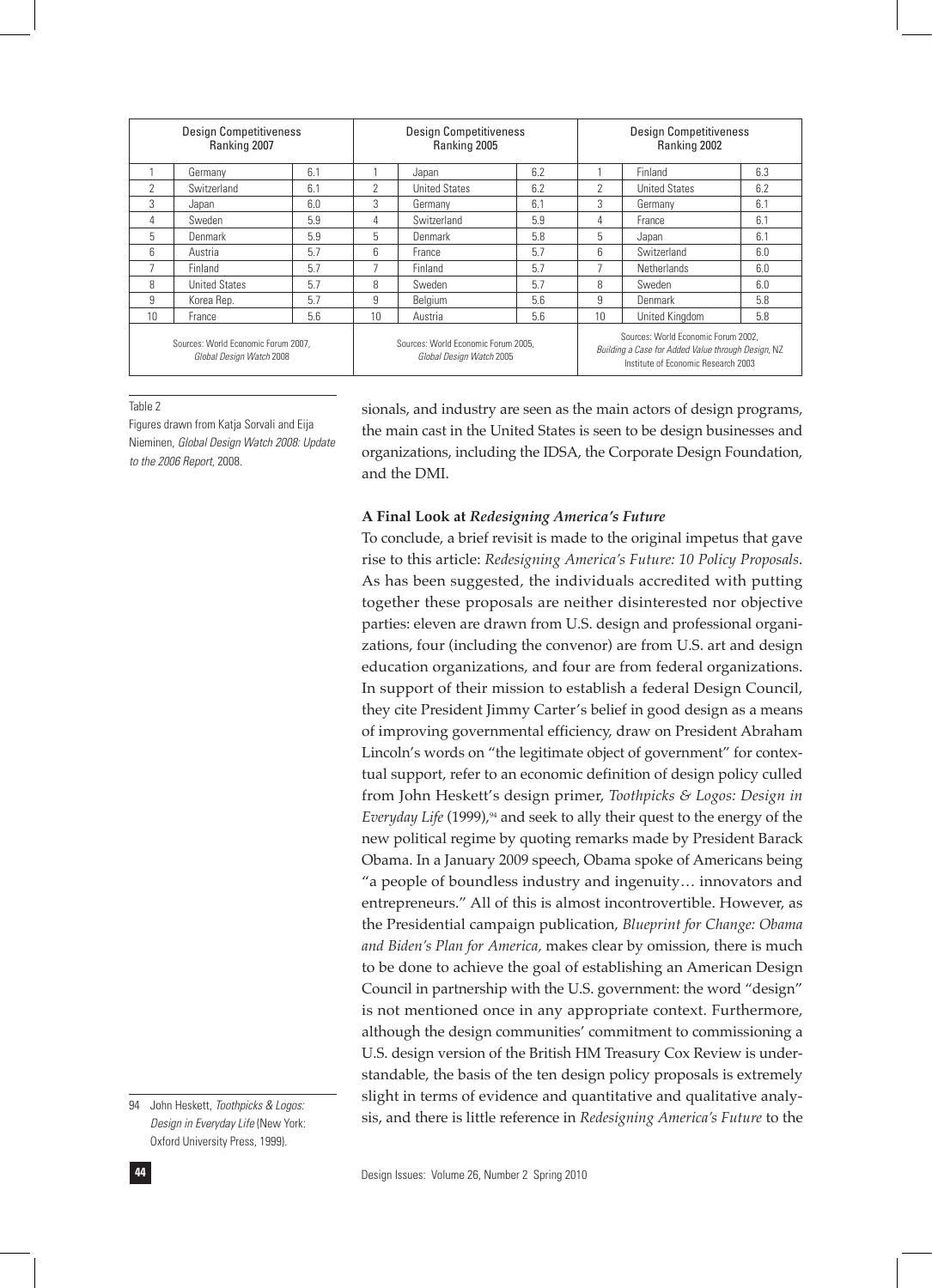good practices, or even strengths and weaknesses, in other national design policies around the world. In addition, as indicated earlier, the much-admired Cox Review was not itself without criticism or possible shortcomings and, in the view of some critics, was already out of date by the time it was published in 2005.

The often-intoxicating, self-referential rhetoric of national design promotion has an air of familiarity to design historians and others with a historical and international perspective of design matters. For many of them, the aspirations of the *10 Design Policy Proposals* are unexceptional. In terms of the context in which the proposals were created, they may be seen to exhibit many of the qualities of the "Emperor's New Clothes," hallmarked by the tailoring of representatives of the American design profession. To bring full-circle the story of "The Emperor's New Clothes," quoted at the beginning of this article, it is worth completing the tale:

> *"But the Emperor has nothing at all on!" said a little child. "Listen to the voice of innocence!" exclaimed his father; and what the child had said was whispered from one to another.*

> *"But he has nothing at all on!" at last cried out all the people. The Emperor was vexed, for he knew that the people were right; but he thought the procession must go on now! And the lords of the bedchamber took greater pains than ever, to appear holding up a train, although, in reality, there was no train to hold.*

– Hans Christian Andersen, *Fairy Tales Told for Children*, 1835

APPENDIX (continued on following page) Selected Twentieth and Twenty-first Century National and International Design Initiatives

| Year | <b>Organizations, Institutions, and Reports</b>                                                                                                | <b>Nationality</b> |
|------|------------------------------------------------------------------------------------------------------------------------------------------------|--------------------|
| 1944 | Establishment of the Council of Industrial Design (COID, restructured as Design Council, 1972) under the government's<br>Board of Trade        | <b>Britain</b>     |
| 1948 | Establishment of National Design Council                                                                                                       | Canada             |
| 1951 | Establishment of the Ministry of International Trade and Industry (MITI)                                                                       | Japan              |
| 1953 | Establishment by Parliament of Rat für Formgebung (Design Council)                                                                             | West Germany       |
| 1956 | Establishment of the COID's Design Centre in central London                                                                                    | <b>Britain</b>     |
| 1958 | Establishment of the Design Department (later known as the Design Policy Office) of the Ministry of International Trade<br>and Industry (MITI) | Japan              |
| 1958 | Industrial Design Council of Australia (IDCA) established, government funded (until 1976)                                                      | Australia          |
| 1958 | Eames Report, also known as the India Report, commissioned by the Indian Government                                                            | India              |
| 1963 | Design Council (NDC, Norsk Designråd) established under the Ministry of Trade and Industry                                                     | Norway             |
| 1964 | Design Centre established in Belgium (closed in 1986)                                                                                          | Belgium            |
| 1964 | Australian Design Centre opens in Melbourne                                                                                                    | Australia          |
| 1969 | Establishment of the Japan Industrial Design Promotion Organization (JIDPO).                                                                   | Japan              |
| 1970 | Korean Design Packaging Centre established                                                                                                     | South Korea        |
| 1972 | Federal Design Improvement Policy developed by Nancy Hanks, Chair of National Endowment for the Arts                                           |                    |